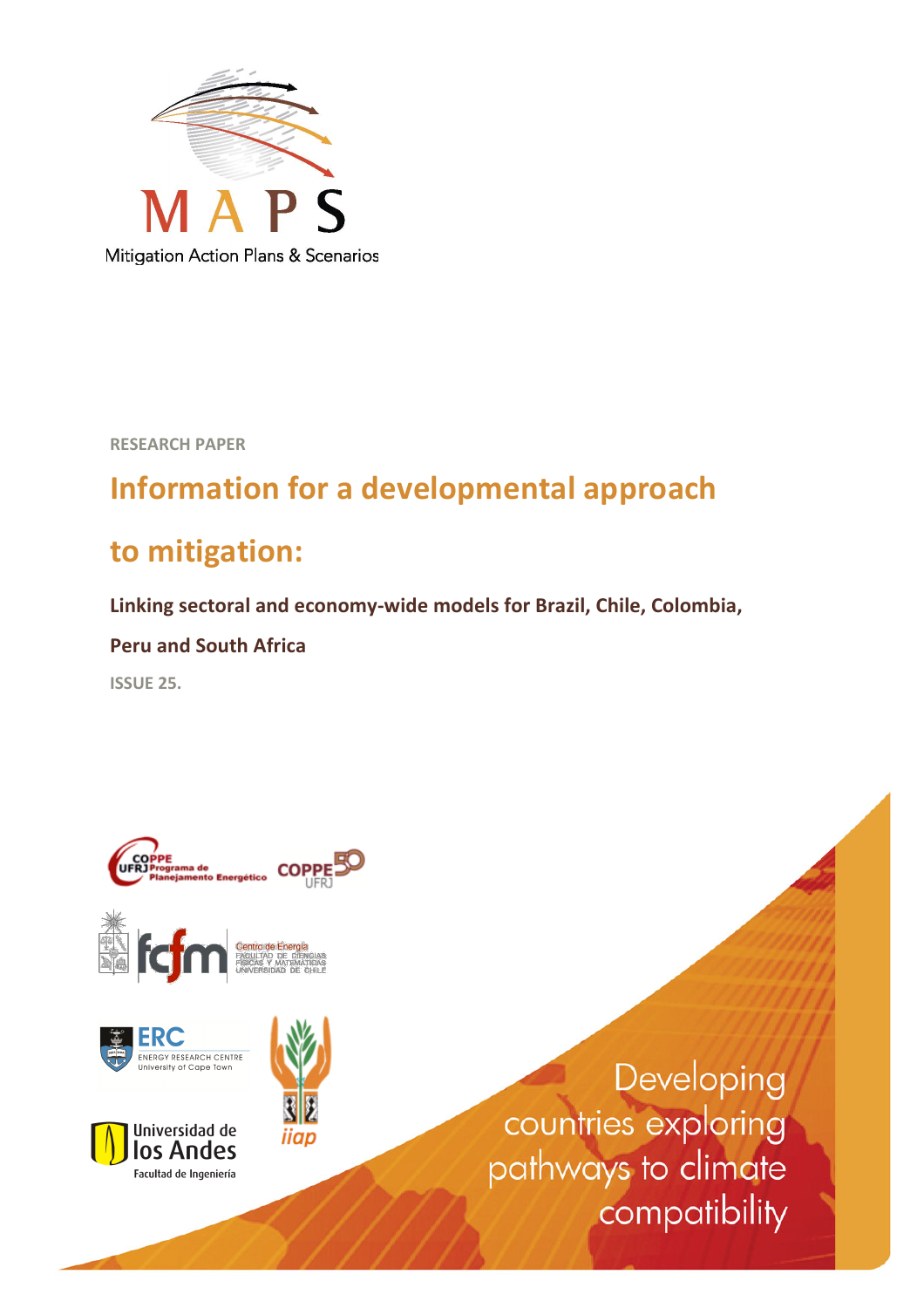## **Information for a developmental approach to**

## **mitigation:!**

### Linking sectoral and economy-wide models for Brazil, Chile, Colombia,

**Peru!and!South!Africa**

Date: September 2014 Country: Brazil, Chile, Colombia, Peru and South Africa

#### Authors:

Harald Winkler, Energy Research Centre, University of Cape Town Ricardo Delgado, Energy Strategic Research Centre, Universidad de los Andes Rodrigo Palma-Behnke, Energy Centre, University of Chile Amaro Pereira, Energy Planning Programme at the Federal University of Rio de Janeiro Tessy Vásquez Baos, Instituto de Investigación de la Amazonía Peruana Alfred Moyo, Energy Research Centre, University of Cape Town William Wills, Energy Planning Programme at the Federal University of Rio de Janeiro Angel Salazar, Instituto de Investigación de la Amazonía Peruana

Disclaimer: the contents of these briefings are the responsibility of the authors, and the views expressed therein those of the authors alone.

The following citation should be used for this document:

Winkler, H, Delgado, R, Palma-Behnke, R, Pereira, A, Vásquez Baos, T, Moyo, A, Wills, W & Salazar, A. 2014. Information for a developmental approach to mitigation: Linking sectoral and economy-wide models for Brazil, Chile, Colombia, Peru and South Africa Cape Town. MAPS

#### **CDKN!Disclaimer!**

This document is an output from a project funded by the UK Department for International Development (DFID) and the Netherlands Directorate-General for International Cooperation (DGIS) for the benefit of developing countries. However, the views expressed and information contained in it are not necessarily those of or endorsed by DFID or DGIS, who can accept no responsibility for such views or information or for any reliance placed on them. This publication has been prepared for general guidance on matters of interest only, and does not constitute professional advice. You should not act upon the information contained in this publication without obtaining specific professional advice. No representation or warranty (express or implied) is given as to the accuracy or completeness of the information contained in this publication, and, to the extent permitted by law, the entities managing the delivery of the Climate and Development Knowledge Network do not accept or assume any liability, responsibility or duty of care for any consequences of you or anyone else acting, or refraining to act, in reliance on the information contained in this publication or for any decision based on it. Management of the delivery of CDKN is undertaken by PricewaterhouseCoopers LLP, and an alliance of organisations including Fundación Futuro Latinoamericano, INTRAC, LEAD International, the Overseas Development Institute, and SouthSouthNorth.

Copyright @ 2014, Climate and Development Knowledge Network. All rights reserved

© MAPS!2014

Developing countries exploring pathways to climate compatibility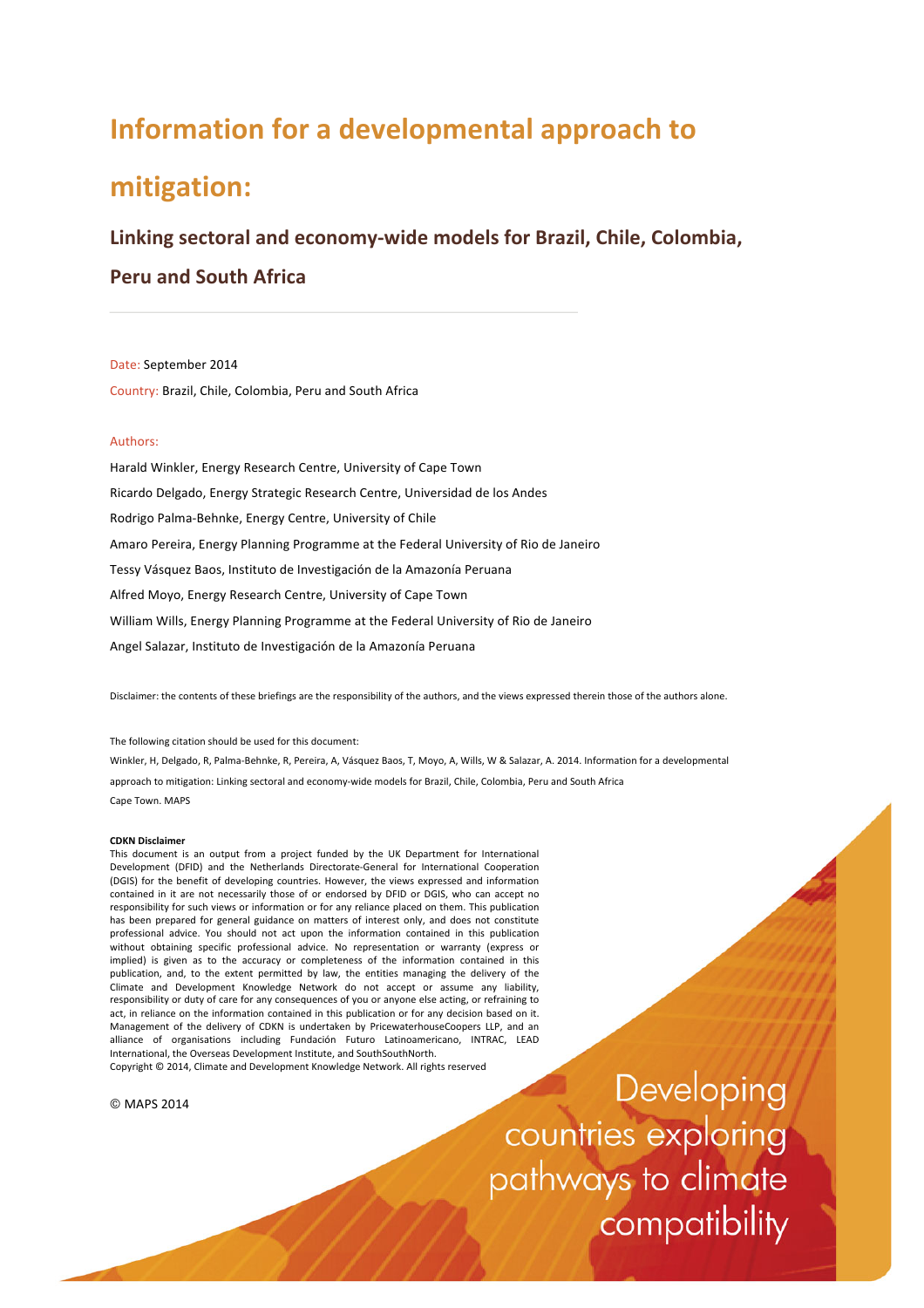## **Table of Contents**

|                                         |                     |                                            | <b>Executive Summary</b>                                                                  | 4  |  |  |  |
|-----------------------------------------|---------------------|--------------------------------------------|-------------------------------------------------------------------------------------------|----|--|--|--|
|                                         | 1 Introduction<br>6 |                                            |                                                                                           |    |  |  |  |
|                                         |                     |                                            | 2 Methodologies                                                                           | 8  |  |  |  |
|                                         | 2.1                 | Combining sectoral and economy-wide models |                                                                                           |    |  |  |  |
|                                         | 2.2                 |                                            | Comparison of model choices                                                               | 8  |  |  |  |
|                                         | 2.3                 |                                            | Approaches to integrating modelling systems - linking sectoral and economy-wide models 11 |    |  |  |  |
|                                         | 2.3.1               |                                            | Communication between the two models                                                      | 11 |  |  |  |
|                                         | 2.3.2               |                                            | Time management                                                                           | 13 |  |  |  |
|                                         | 2.3.3               |                                            | Level of integration of sectors within the economy-wide model                             | 13 |  |  |  |
|                                         | $2.4^{\circ}$       |                                            | Summary on methodological aspects of linking strategies                                   | 14 |  |  |  |
| 3 Mitigation analysis of carbon pricing |                     |                                            |                                                                                           |    |  |  |  |
|                                         | 3.1                 | <b>Overall results</b><br>16               |                                                                                           |    |  |  |  |
|                                         | 3.2                 |                                            | Country-specific aspects of carbon pricing                                                | 17 |  |  |  |
|                                         | 3.3                 |                                            | Agroforestry incentives in Peru and CER prices                                            | 18 |  |  |  |
|                                         |                     |                                            | 4 Implications for socio-economic development                                             | 19 |  |  |  |
|                                         | 4.1                 |                                            | Socio-economic implications of carbon pricing                                             | 20 |  |  |  |
|                                         | 4.2                 |                                            | Implications of diverse mitigation actions                                                | 21 |  |  |  |
|                                         | 4.2.1               |                                            | Law for non-conventional renewable energy in Chile                                        | 21 |  |  |  |
|                                         | 4.2.2               |                                            | Renewable portfolio and industrial electricity program in Colombia                        | 22 |  |  |  |
|                                         | 4.2.3               |                                            | Renewable energy in South Africa                                                          | 22 |  |  |  |
|                                         | 4.2.4               |                                            | Heavy industry in Brazil                                                                  | 23 |  |  |  |
|                                         | 4.2.5               |                                            | Agroforestry in Peru                                                                      | 23 |  |  |  |
|                                         |                     |                                            | <b>5 Conclusions and further work</b>                                                     | 24 |  |  |  |
|                                         | <b>6 References</b> |                                            |                                                                                           | 28 |  |  |  |

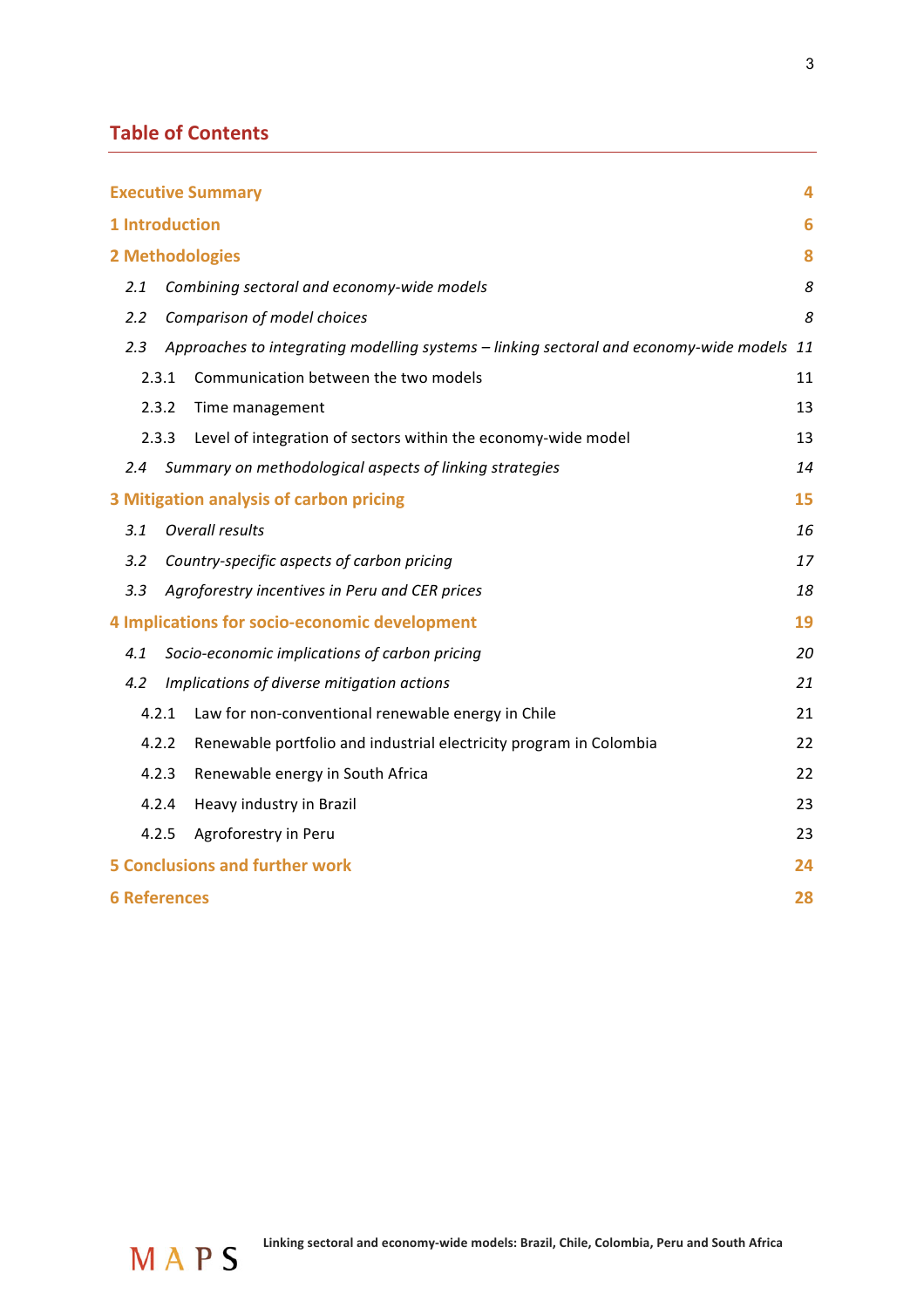## **EXECUTIVE SUMMARY**

Policy-makers in developing countries are concerned with charting the development path of their economy and society. Providing information on the potential socio-economic benefits of a transition to a low-carbon society requires improved tools to deliver good information for decision-making.

This paper reports on modelling approaches that provide information to answer policy-relevant questions in Brazil, Chile, Colombia, Peru and South Africa. The analysis informs different country contexts: energy-related GHG emissions currently dominate in Chile and South Africa, while those due to agriculture, forestry and land-use (AFOLU) are historically more important in Brazil, Colombia and Peru.

The central methodological challenge addressed in this paper is that of linking detailed models of sectors with economywide models. Combining the two approaches holds promise of addressing short- and long-term technological change as well as economy-wide interactions; and direct costs and emissions reductions as well as the broader socio-economic implications. This research report has brought together the main findings from five research teams: the Energy Planning Programme at the Federal University of Rio de Janeiro, Brazil (referred to as COPPE in this report); the Energy Strategic Research Centre, Universidad de los Andes, Bogota, Colombia (UniAndes); Energy Centre, University of Chile, and Pontificia Universidad Católica, Chile (UCh-PUC); the Instituto de Investigación de la Amazonía Peruana, Peru (IIAP); and the Energy Research Centre, University of Cape Town, South Africa (ERC).

The approach taken in this paper is that all teams analyse some form of carbon pricing, be it a carbon tax, emissions trading or gaining credits from market-based mechanisms. Teams also identified additional mitigation actions, relevant to their national context – policy, economy and society.

The approaches to linking sectoral and economy-wide models provided several learnings on methodological issues. Particular challenges were found in integrating AFOLU sectors, with energy sector analysis typically starting with electricity. Disaggregation and alignment of sectors poses challenges. On hard- or soft-linking, various options were explored – hybrid accounts, automated changes and manual exchange. Based on these studies we find that neither hard- nor soft-linking is better, but rather that both have advantages and limitations. On treatment of time, sequential and dynamic approaches seem appropriate (rather than one-shot approaches) to questions of development and climate, since decision-makers need to understand how both economies and emissions evolve over time.

The four research teams that applied carbon prices of \$10, \$20 and \$50 used different modelling frameworks, and different policy instruments might be pursued in their countries. All reductions are relative to a reference or business-as-usual case. Reductions in emissions were found to be highest in the UCh-PUC study of Chile, up to 21% at \$50 / tonne CO<sub>2</sub>-eq, though only applied to the electricity sector. The UniAndes-DNP study showed less than 6% relative reduction in GHG emissions at this tax level; ERC's implementation of a carbon tax in their modelling up to around 3% at most; and COPPE's analysis in IMACLIM-Brazil up to 12%. The report also noted fairly smooth increases in the ERC and COPPE studies, contrasted with inflection points in the UniAndes-DNP and UCh-PUC results. These are not final or definitive findings on possible emission reductions in the countries, but do illustrate the mitigation outcome of carbon pricing.

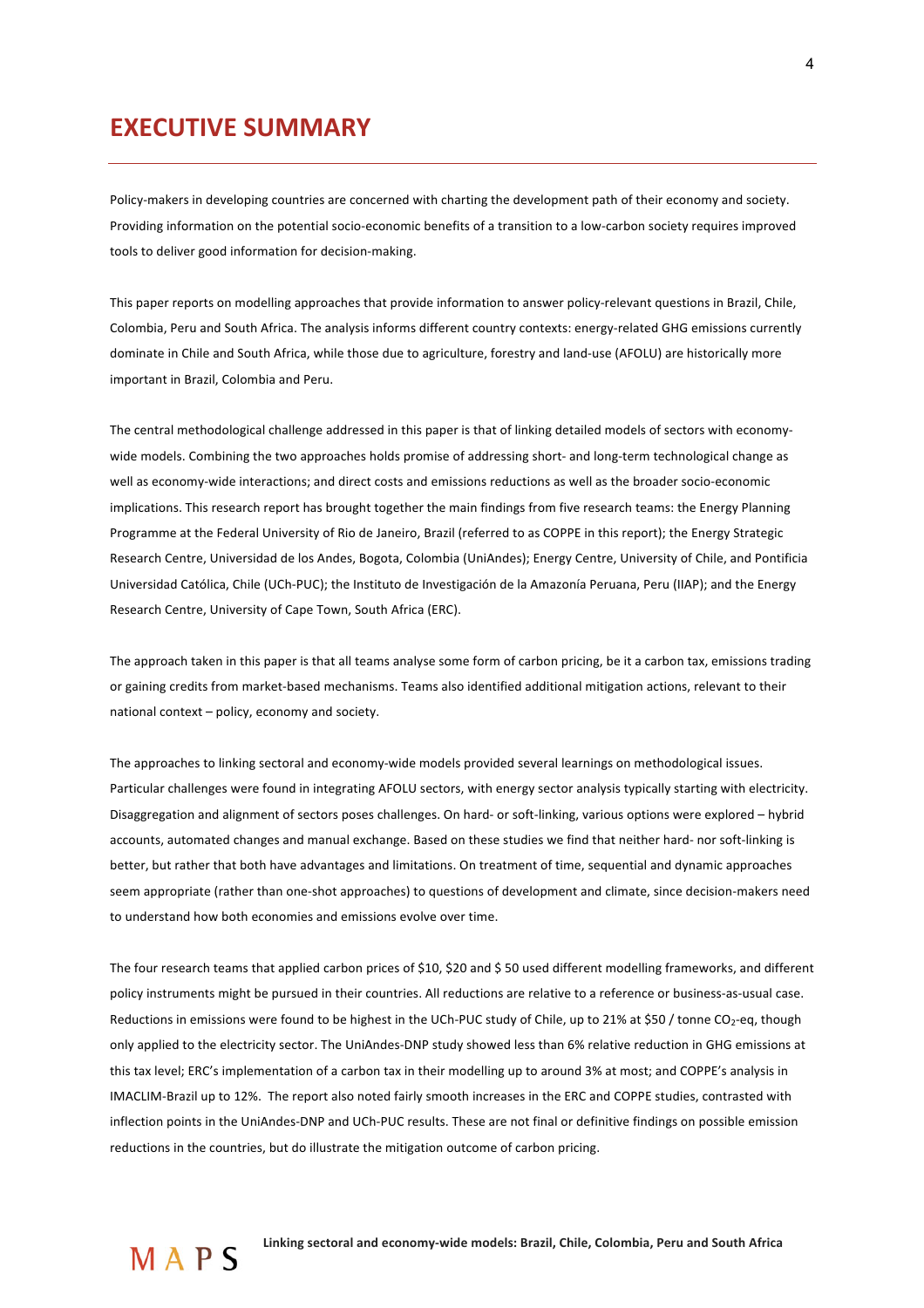The socio-economic implications of emission reductions are the key policy question, which this research seeks to address. Based on the work by the modelling teams, it appears that significant reduction can be achieved with a \$20 carbon tax, with GDP losses around 0.1% in South Africa as modelled by ERC, 0.5% for in the UniAndes-DNP analysis of Colombia, and 2% in the Chilean power sector as modelled by UCh-PUC, but a 0.6% increase in Brazil's GDP according to COPPE's analysis. The results show that a tax of \$20 per ton  $CO_2$ -eq reduces economic output by less than 2%, comparing GDP in the tax case to BAU, for all the countries studied. It should be noted, however, that the results might also be due to differences in assumed carbon pricing mechanisms, recycling of revenue and the models chosen.

The two studies that examined impacts of carbon pricing on employment and wages found negative effects of a \$20 carbon tax, which could be softened only to some extent by recycling of revenue. In the UniAndes analysis of a \$20 tax in Colombia, wages decreased very slightly (0.09%), with emission reductions of about 0.5% relative to BAU). The ERC study showed 1% job losses at \$ 20, all for unskilled workers. This would be a significant obstacle to implementing the policy; however, it should be noted that full employment is assumed for skilled labour, so further work should replicate these results, and consider shifts of unemployed into employment. The disaggregation of households into declines in the eSAGE model allows analysis of impacts on poor and rich households. The impact of carbon taxes was found to affect rich households slightly more than poor ones. Household consumption, the chosen option for recycling of revenue – via a sales tax – does not have as significant a re-distributional impact on household incomes as expected. Further analysis of moving the unemployed into employment is needed to confirm the robustness of these results – as well as other instruments for recycling.

The analysis by COPPE of a \$20 carbon tax in Brazil indicates relative emissions reduce by 10%, with a small increase of relative GDP by 0.6% in 2030. The price index increases by 3.2% in 2030. However, a 8.5% reduction in public debt can be achieved, with appropriate recycling (reducing payroll taxes). Thus emissions reductions are possible with a small increase in GDP, some price increases, a positive in reduction of public debt and reduced unemployment. Overall, the socioeconomic implications of these findings for Brazil (Wills 2013; Wills et al. 2014a) are the most positive across the studies reported in this joint paper.

Many mitigation actions were examined by three research teams (Benavides et al. 2014; Delgado et al. 2014b; Merven et al 2014); here the results for those, including renewable energy (RE), are compared. The ERC's analysis found greater emission reductions from its RE scenarios than a carbon tax, but with GDP losses. The decrease of the industrial sector's contribution to GDP outweighs an increase in the electricity sector's contribution, due to lower economic growth – and hence also reducing employment. The UCh-PUC and UniAndes-DNP report similar results: increases in (non-conventional) RE reduces emissions to a similar degree to carbon taxes.

The UCh-PUC found that a further increase of non-conventional RE to 25% by 2030 (25/30) reduces emissions to a similar degree as a \$ 10 / t CO<sub>2</sub>-eq tax (and 30/30 is comparable to \$20 tax). The mitigation action with NCRE has a lower increase in electricity prices (and GDP impact) than carbon taxes with comparable emission reductions. It seems the carbon tax in Chilean electricity sector is not ideal for electricity prices, and investment in more renewables – or indeed emissions limits – might be more optimal. The UniAndes-DNP team similarly found that, in Colombia, a renewable portfolio and industrial electricity programs would achieve a similar mitigation outcome as a \$20 carbon tax. GDP losses between these energy programmes were roughly similar to the carbon tax – without recycling at \$10, with recycling at \$20.

The research teams have identified a number of areas for further work; which are elaborated in the conclusion section 5 below.

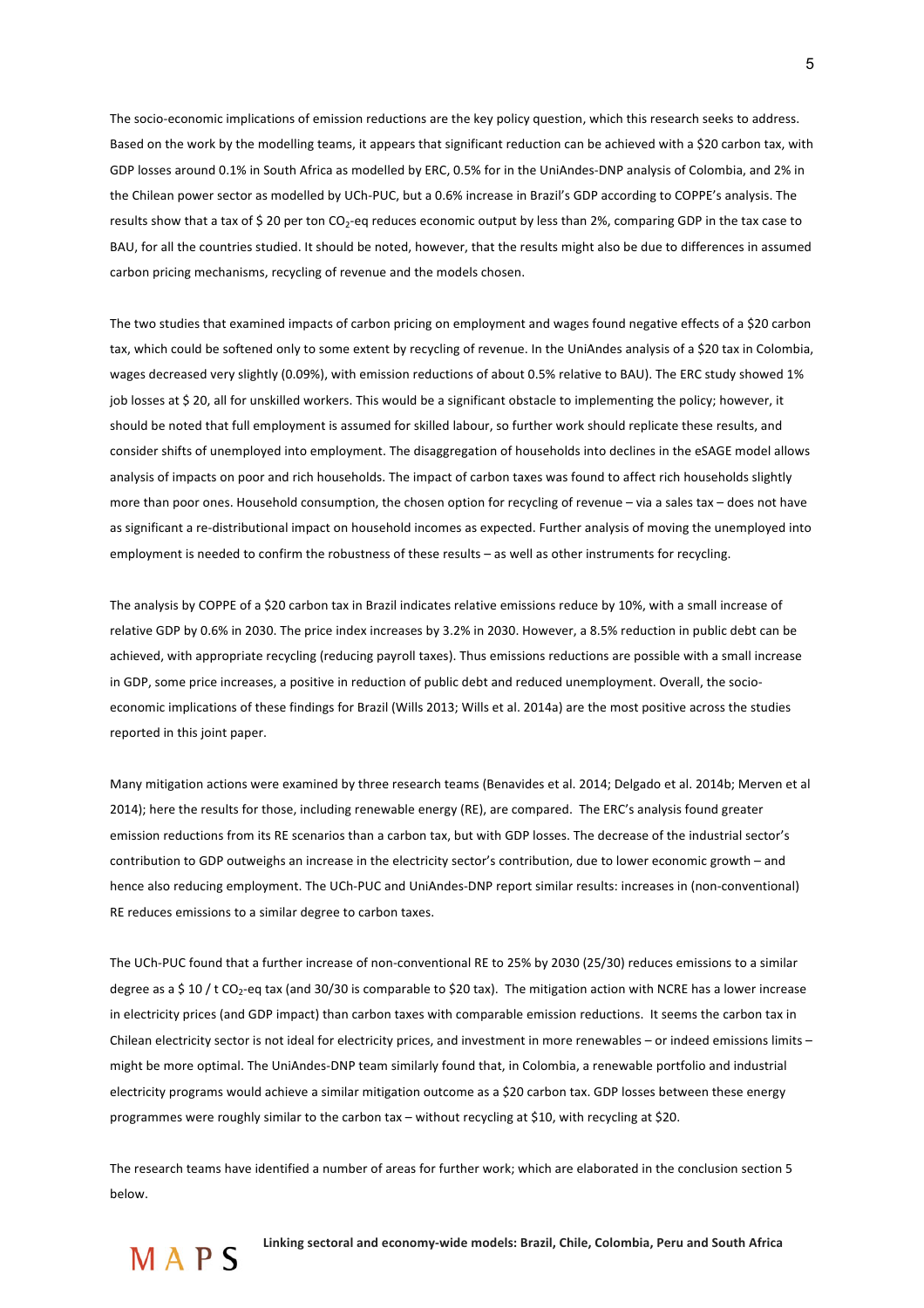Linking sectoral and economy-wide modelling to better understand the socio-economic implications of mitigation pushes the frontiers of knowledge. It has the potential to provide crucial information for decision-making on development and climate. The findings in this report are an important step forward, but in the view of the authors, by no means the final word. Building modelling frameworks that can more fully implement a developmental approach is a long-term and ambitious research agenda. The next step may be to develop frameworks that can model different development pathways, aimed at multiple objectives, and account for the differences in emissions.

## **1!INTRODUCTION**

Policy-makers in developing countries are concerned with charting the development path of their economy and society. In mapping alternative pathways to achieve development objectives, moving to a low-carbon society is perceived as one among several constraints. When mitigation actions or scenarios are proposed, decision-makers want to know the costs. This is particularly true in developing countries, where the opportunity cost of spending on other goods (such as mitigation) in relation to spending on reducing poverty or other development goals is high. Providing information on socio-economic benefits of a transition to a low-carbon society requires more robust and rigorous evidence. Where costs outweigh benefits, it is important to identify the 'losers', ways of limiting negative impacts and enabling a just transition also for those sectors and actors.

This paper reports on modelling approaches that deliver information to answer policy-relevant questions in Brazil, Chile, Colombia, Peru and South Africa. The two broad questions relate to what are, firstly, development-oriented approaches to mitigation, and secondly, the socio-economic implications of mitigation actions. Development-oriented approaches will address challenges of reducing poverty, increasing well-being and a range of specific policy question (addressed in each working paper) that relate to national development goals. Research teams working in the MAPS<sup>1</sup> countries have been developing cutting-edge methodologies needed to provide information to answer these questions. Section 2 compares the various approaches that the teams have taken to link technology-rich sectoral models with economy-wide models for analysis.

The analysis in this research report informs five different country contexts. The broader background has been described more fully in a special issue of Climate and Development for each country (Delgado et al. 2014a; La Rovere et al. 2014; Sanhueza et al. 2014; Tyler et al. 2014; Zevallos et al. 2014) and in a comparative analysis, with emerging lessons introduced by the international policy context (Coetzee & Winkler 2014; Garibaldi et al. 2014; Winkler 2014). For this report, the emissions profiles and current debate about carbon pricing is briefly outlined. The joint, comparative analysis contained in this research report builds on working papers by each research team (Benavides et al. 2014; Delgado et al. 2014b; Merven et al. 2014: Vasquez Baos et al. 2014: Wills et al. 2014a).

 $\overline{a}$ 

 $^1$  The Mitigation Action Plans and Scenarios (MAPS) programme works in Brazil, Chile, Colombia and Peru with local research organisations; the MAPS international team is based in South Africa, a collaboration of SouthSouthNorth and the Energy Research Centre, University of Cape Town. This paper emerged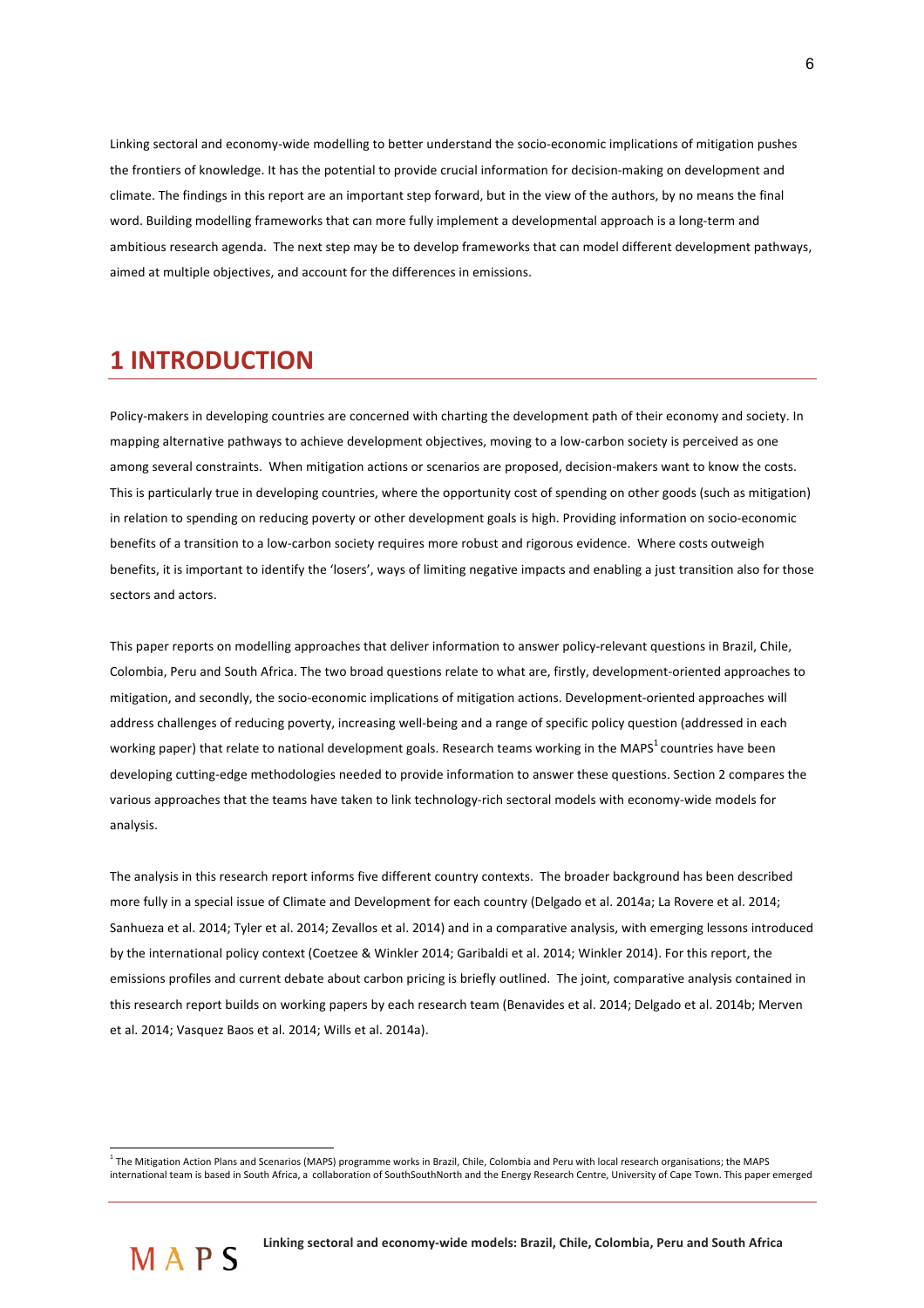The five countries differ in their current emissions profile, as illustrated in Figure 1. Energy-related GHG emissions currently dominate in Chile and South Africa, while those due to agriculture, forestry and land-use (AFOLU) are historically more important in the other three countries.



Figure 1: Emission profiles of the countries studied, for energy and AFOLU sectors

#### **Note:!**

Reference year for Peru and South Africa is 2000. That of Colombia is 2004. Chile 2006 and Brazil 2010. \*Only emissions from the agriculture sector are included for Chile. The AFOLU balance for Chile is net negative, that is, a sink.

Undertaking research in these country contexts, and given the broad questions that inform decision-making, the research teams<sup>2</sup> identified more specific policy questions. The approach taken in this report is that all teams analyse some form of carbon pricing, be it a carbon tax, emissions trading or gaining credits from market-based mechanisms. Teams also identified additional mitigation actions that are policy-relevant. In this way, some comparison is possible across carbon pricing, while the diversity of mitigation actions is also analysed. These mitigation measures, country-specific mitigation actions, and its analysis are presented in section 3.

The policy context and choice of instrument may differ for carbon pricing. Brazil, Chile, Colombia, and South Africa considered a carbon tax: Brazil uses carbon taxes as a proxy for emissions trading, noting that actual policy may differ – and no direct carbon pricing in either form might be applied in some cases, for example, to transport because of the difficulties in monitoring emission; the new Chilean government is considering a \$5 / tonne of CO<sub>2</sub> tax on fossil fuel generation, thus mainly affecting the electricity sector, to start from 2017; in Colombia, an indirect carbon tax – in the form of a cost of fossil fuels – is a possible policy instrument, with the Ministry of Finance drafting a 'green tax' law in 2012; and, in South Africa, National Treasury which favours a carbon tax, issued a policy paper and indicated that the first period of implementation would be from 2016-2020. Emissions trading schemes seem to be considered more favourably than a carbon tax in Brazil, explored as instrument in the Chilean energy sector, while the South African Treasury has issued a paper on project-based off-sets. Finally, it seems inappropriate to have carbon pricing in the Peruvian forestry sector, so the analysis by the Instituto de Investigación de la Amazonía Peruana (IIAP) focuses on incentives (derived from oil royalties) that could be provided by public institutions for agroforestry in secondary forests, and possible links to carbon credits. In all cases, the use of revenue from tax income, sale of allowances or credits is crucial to the distributional and socio-economic implications. These implications are further explained in section 4.

 $^2$  The research teams are the Energy Planning Programme at the Federal University of Rio de Janeiro, Brazil (referred to as COPPE in this report); the Energy Strategic Research Centre, Universidad de los Andes, Bogota, Colombia (UniAndes); Energy Centre, University of Chile, and Pontificia Universidad Católica, Chile (UCh-PUC); the Instituto de Investigación de la Amazonía Peruana, Peru (IIAP), the Energy Research Centre, University of Cape Town, South Africa (ERC).



 $\overline{a}$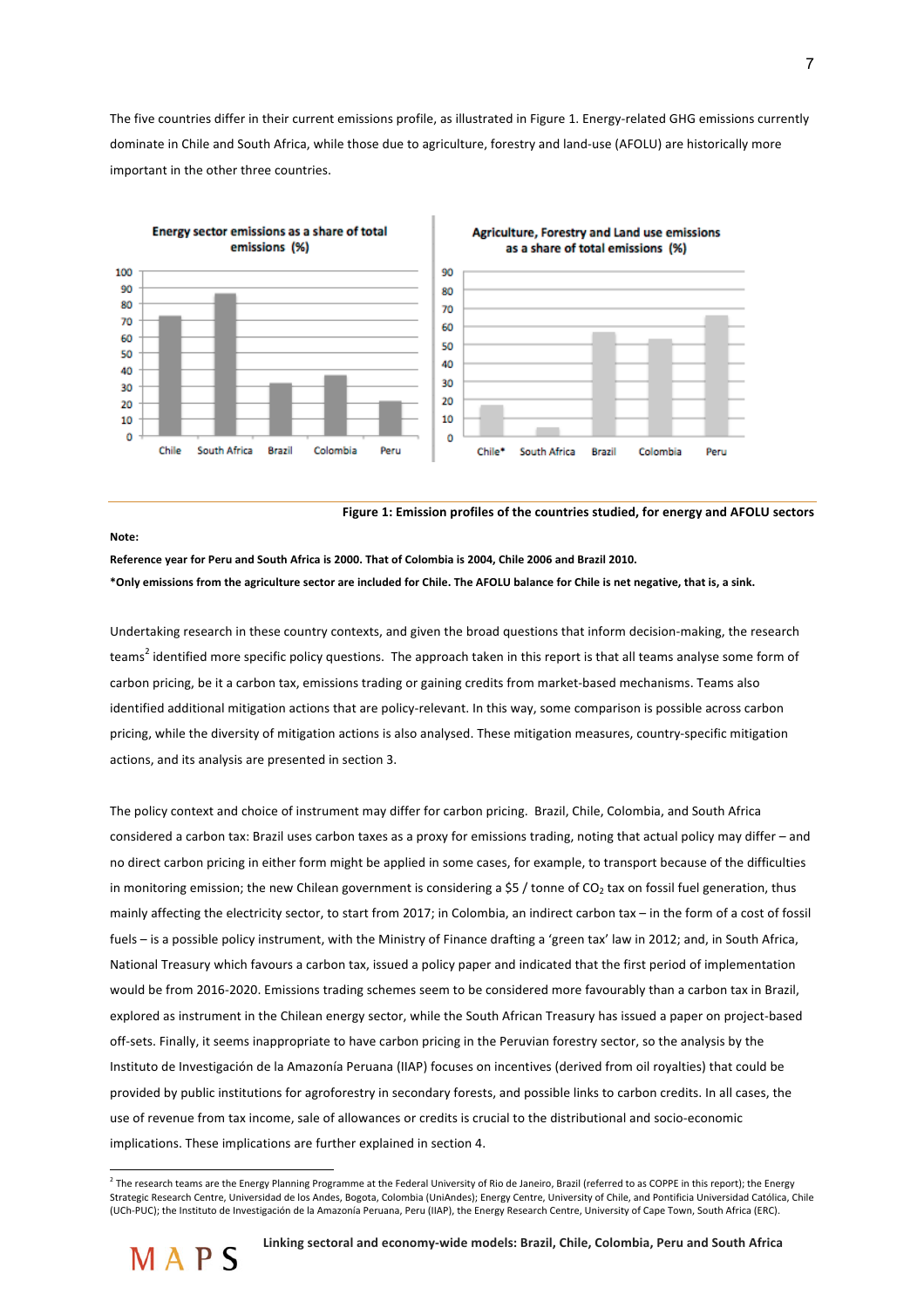Each research team also uses their linked modelling method (see section 2) to analyse country-specific mitigation actions. Renewable energy (RE) is considered by quotas in Chile, and through an independent power producer (IPP) procurement programme in South Africa. Low carbon-scenarios are examined in Brazil, which consider mitigation measures in different sectors like energy sector, industry, transport and LULUCF. The UniAndes team in Colombia examined the implementation of carbon taxes, equivalent carbon caps, a renewable generation portfolio, and a fossil fuels substitution in the industrial sector programme.

The conclusions derived from the country studies are summarised in section 5. These conclusions include the key methodological learnings related to linking sectoral specific and economy-wide model. Results obtained from this modelling exercise, both on mitigation and its socio-economic implications, provide some initially insights – as well as proposals for further work and improvements.

### **2!METHODOLOGIES**

The central methodological challenge addressed in this report is that of linking detailed models of sectors with economywide models. The methodological challenge is of interest in its own right, but its key purpose is to provide decision-makers with information on the emissions associated with different development paths, and the socio-economic implications of mitigation. This section considers the different modelling tools and approaches to integration that the research teams have adopted to tackle the methodological challenge.

### **2.1 Combining sectoral and economy-wide models**

The key methodological challenge addressed in this work has been the linking of sectoral and economy-wide models. Historically, models used for mitigation analysis have been 'bottom-up' engineering models providing technology-rich information on particular sectors (e.g. electricity, broader energy, land use, forestry, transport) and 'top-down' economywide models, which are based on information of financial flows throughout the economy and include indirect effects. Economy-wide models tend to be applied with shorter time-horizons and reflect rigidities in economies through fixed technical coefficients. Sectoral models are typically better at representing technological change, and are applied over longer time-horizons (20, 30 or even 50 years, albeit with increasing uncertainties). The Intergovernmental Panel on Climate Change (IPCC) noted already in its  $2^{nd}$  Assessment Report (IPCC 1996) that bottom-up models tend to find low and even negative mitigation costs for many mitigation actions; while economy-wide models tend to show high costs in terms of GDP losses for low-carbon development pathways or exhibits lower reductions in emissions compared with sectoral models. Combining the two approaches holds promise of addressing short- and long-term technological change as well as economywide interactions; direct costs and emissions reductions, as well as the broader socio-economic implications. Significant effort is needed to link different models, and to ensure there is accurate 'translation' between researchers from different disciplines.

### **2.2 Comparison of model choices**

Many different models are available and research teams build on analytical frameworks they have built up over time. Table 1 shows a comparison of the different methodologies used in overview. More detailed descriptions of the model used by

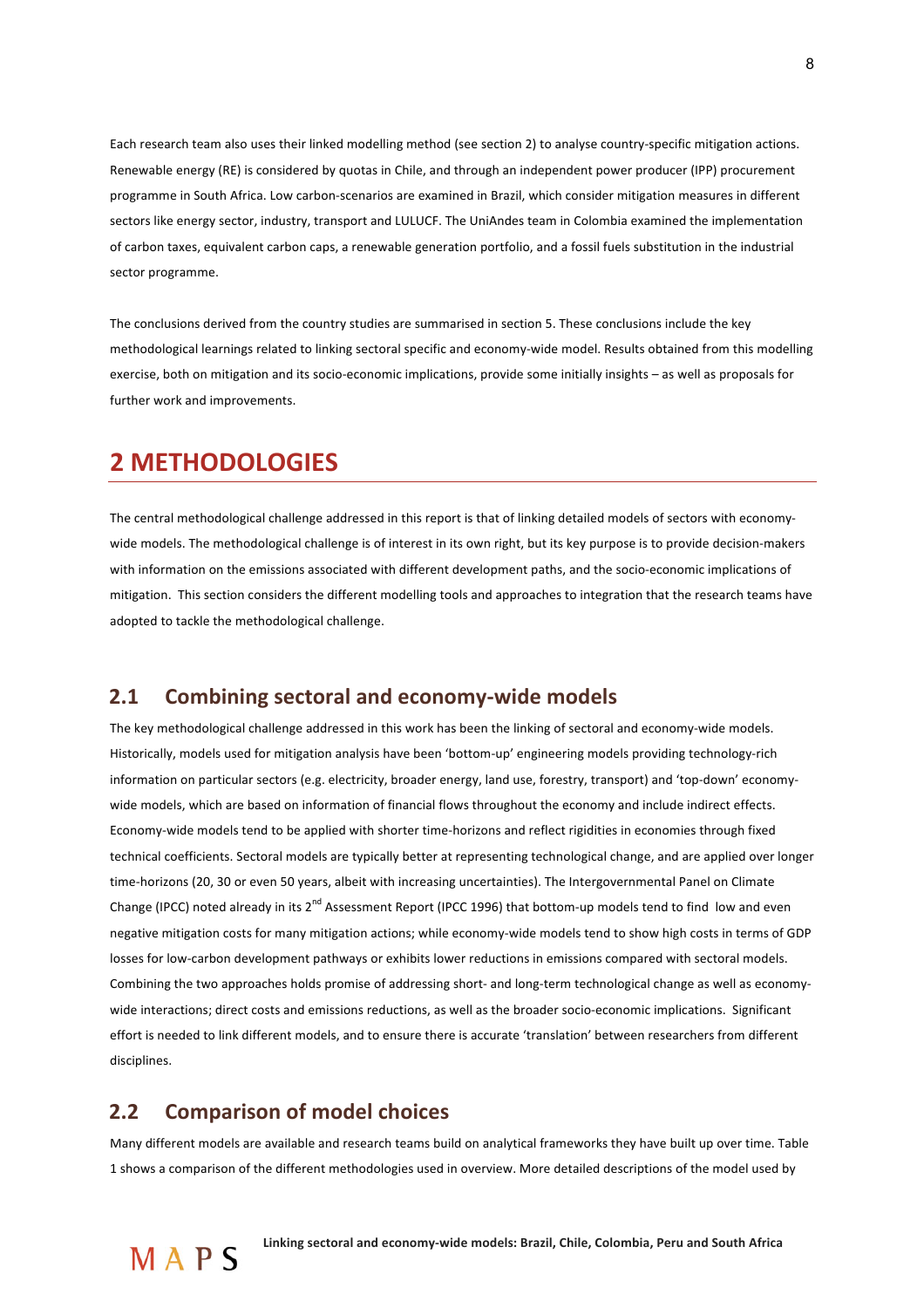each research team are contained in their working papers (Benavides et al. 2014; Delgado et al. 2014b; Merven et al. 2014; Vasquez Baos et al. 2014; Wills et al. 2014a).

Considering economy-wide models, most of the research teams use some form of computable general equilibrium (CGE) model; while the Chilean team adapted a dynamic-stochastic general equilibrium (DSGE) model. The DSGE model was initially developed in the Central Bank of Chile, and adapted with the assistance of the Ministry of Finance to introduce energy price shocks to Chilean economy. Among CGE models, some frameworks were also developed for global analysis: for example, IMACLIM was developed as a global model, then applied for national analysis in France and applied by the COPPE team to Brazil.

The ERC team worked with a CGE model for South Africa developed for National Treasury by UNU-WIDER, based on the standard IFPRI model. The South African CGE model was extended to include a more detailed energy sector. Another key distinction is whether comparative static analysis (comparing two states of the economy, no explicit representation of time) or dynamic-recursive CGE models are used, – for example the MEG4C model developed by the Department of National Planning in Colombia and used, in this study (Delgado et al. 2014b), by the UniAndes-DNP team.

Sectoral models are diverse, and focused on models for energy planning (Markal, TIMES, LEAP, others); including both energy use and supply; and analytical tools for AFOLU, where analysis is more spatially specific. The methodology therefore focuses on the two largest general categories of emissions and, so, mitigation potential (AFOLU being larger than global average in Latin America).

Given that emissions in AFOLU sectors dominate in Peru, contributing more than 50% of total GHG emissions, the focus of mitigation may not lie in pricing carbon, but in means to increase carbon sequestration in the biomass of trees. The IIAP team investigated agroforestry systems as a sequestration option, starting with a biometric model that focused on suitable tree species (selected by evaluating growth rate, timber value, and farmer perception). The team adjusted an econometric model using the generated data (from Chave et al. 2005) for specific trees, and compared the benefits and cost of investment for the establishment of agroforestry systems and compared the benefits with the price of certified emission reductions (CERs, carbon credits under the Clean Development Mechanisms for afforestation).

The remaining teams focused on the energy sector and used several models to study it. These can be broadly distinguished as simulation or optimising models; both were used by the teams, as can be seen in Table 1. The Chilean research team used a simulation tool in order to assess the national power sector. On the other hand, optimisation models such as MESSAGE, MARKAL and TIMES -all least-cost partial equilibrium models- were used by the Brazilian, Colombian and South African research teams to model their respective national energy systems. Some of the research teams calculated energy demand in LEAP or spreadsheets, and use this as an input to models optimising energy supply to meet exogenous demand. Others (Brazil and South Africa) used the economy-wide model to project demand.

In addition to these sectoral and economy-wide models used, Table 1 also reports on the level of disaggregation in the economy-wide models and integration of models. For integration, the broad approach taken by each research team is described in Table 1, and elaborated in greater detail in section 2.3.

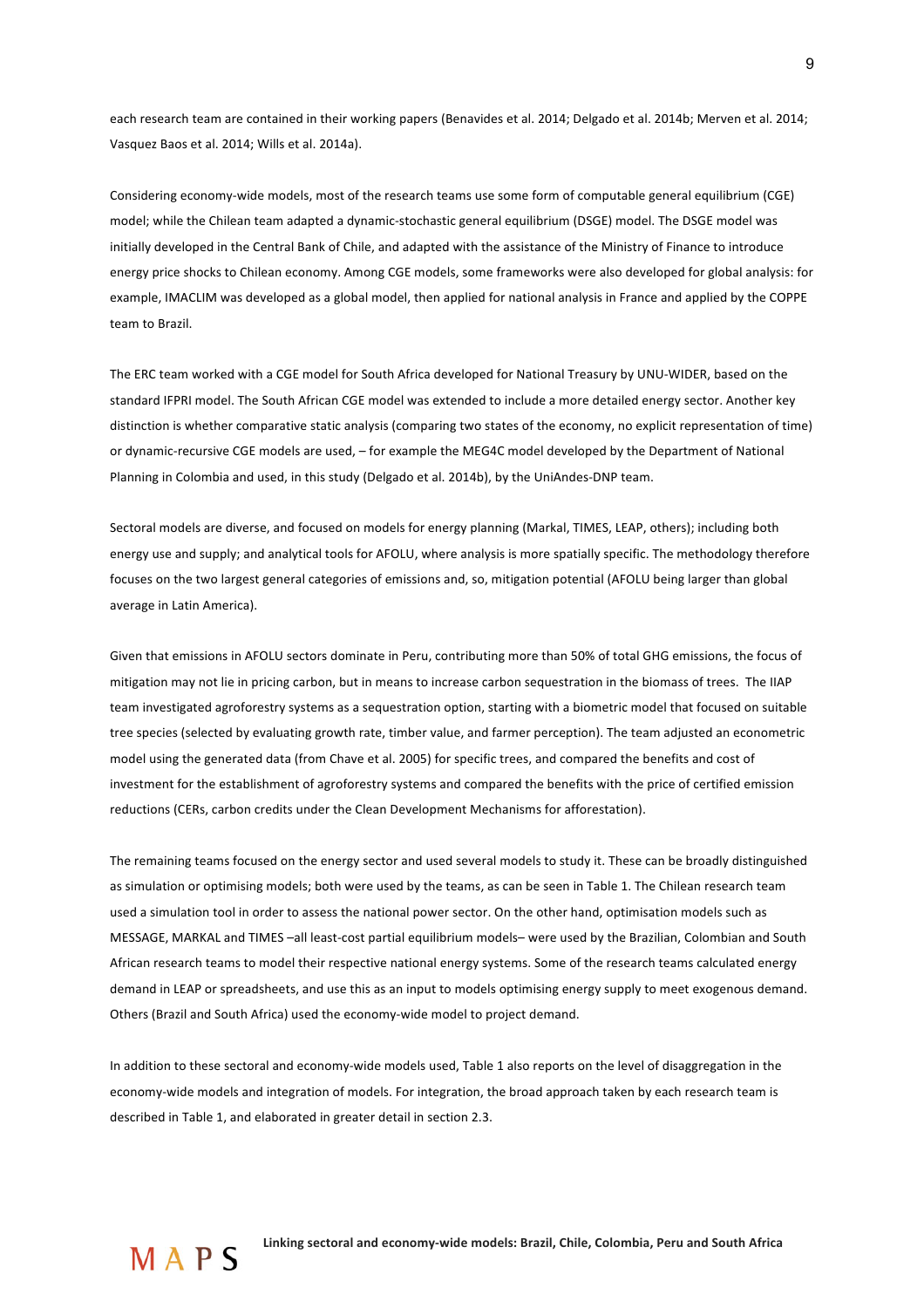| Table 1: Comparison of methodologies for linking sectoral and economy-wide models by five research teams |  |  |
|----------------------------------------------------------------------------------------------------------|--|--|
|----------------------------------------------------------------------------------------------------------|--|--|

|                          | COPPE,                    | UniAndes,                       | UChile-PUC,                | IIAP,                                  | ERC,                          |
|--------------------------|---------------------------|---------------------------------|----------------------------|----------------------------------------|-------------------------------|
|                          | <b>Brazil</b>             | Colombia                        | Chile                      | Peru                                   | <b>South Africa</b>           |
| <b>Methodology</b>       |                           |                                 |                            |                                        |                               |
| Economy-wide             | <b>IMACLIM- Brasil</b>    | MEG4C (recursive                | DSGE (adapted              | No economy-wide                        | e-SAGE                        |
| model                    | (static CGE model)        | dynamic CGE                     | from the model             | model,                                 | (recursive                    |
|                          |                           | model)                          | developed by               | econometric                            | dynamic CGE                   |
|                          |                           |                                 | Medina & Soto,             | model used as                          | used                          |
|                          |                           | M (endogenous                   | (2007)                     | part of analysis                       | sequentially)                 |
|                          |                           | growth model)                   |                            |                                        | and with re-                  |
|                          |                           |                                 |                            |                                        | calibration                   |
|                          |                           |                                 |                            |                                        | capability.                   |
|                          |                           |                                 |                            |                                        | Exogenous                     |
|                          |                           |                                 |                            |                                        | integration of                |
|                          |                           |                                 |                            |                                        | electricity                   |
|                          |                           |                                 |                            |                                        | expansion plan                |
| Sectoral models          | MESSAGE for power         | MARKAL                          | Centralized                | Biometric model                        | <b>TIMES</b> (energy          |
|                          | sector and<br>refineries  | (electricity<br>sector), MARKAL | electricity                | for specific timber                    | model)                        |
|                          | Work in progress          | also used as                    | planning model<br>provides | trees and<br>aboveground               |                               |
|                          | Electrical and            | accounting                      | electricity prices         | biomass and                            |                               |
|                          | refining sectors          | reference for                   |                            | carbon.                                |                               |
|                          | Energy demand             | other sectors                   |                            | Added                                  |                               |
|                          | AFOLU (BLUM)              |                                 |                            | agroforestry                           |                               |
|                          |                           |                                 |                            | systems to                             |                               |
|                          |                           |                                 |                            | existing analysis                      |                               |
| Sectoral                 | 19 economic sector        | MEG4C: 16                       | 3 sectors, one             | n/a                                    | 61 sectors in the             |
| disaggregation           | 50 sectors version        | economic sector                 | produces                   |                                        | CGE. Only power               |
|                          | under development         | M: 1 economic                   | intermediate               |                                        | sector in energy              |
|                          |                           | sector                          | inputs, another            |                                        | model                         |
|                          |                           | MARKAL: 6 users                 | that ensembles             |                                        |                               |
|                          |                           | of energy                       | the consumption            |                                        |                               |
|                          |                           |                                 | good and the               |                                        |                               |
|                          |                           |                                 | third one is               |                                        |                               |
|                          |                           |                                 | copper                     |                                        |                               |
| <b>Model integration</b> | IMACLIM, with             | M provides GDP                  | Electricity                | Starts from                            | Exogenous                     |
|                          | MESSAGE for power         | projections to<br>MEG4C;        | planning model<br>provides | biometric model,<br>to adjust Peruvian | integration of                |
|                          | sector and<br>refineries. | MEG4C provides                  | electricity price to       | data in                                | electricity<br>expansion plan |
|                          | Work in progress          | sectoral GDP to                 | the                        | econometric                            | from TIMES with               |
|                          | Electrical and            | MARKAL;                         | DSGE economy-              | model, for the                         | e-SAGE (CGE                   |
|                          | refining sectors          | <b>MARKAL</b> provides          | wide (steady-              | agroforestry                           | with energy                   |
|                          | Energy demand             | M with total                    | state economy,             | sector                                 | extension based               |
|                          | AFOLU (BLUM)              | energy costs                    | full employment-           | Compares cost-                         | on standard                   |
|                          |                           |                                 | not growth                 | benefit of                             | IFPRI model)                  |
|                          |                           |                                 | model)                     | investment to CER                      |                               |
|                          |                           |                                 |                            | prices                                 |                               |

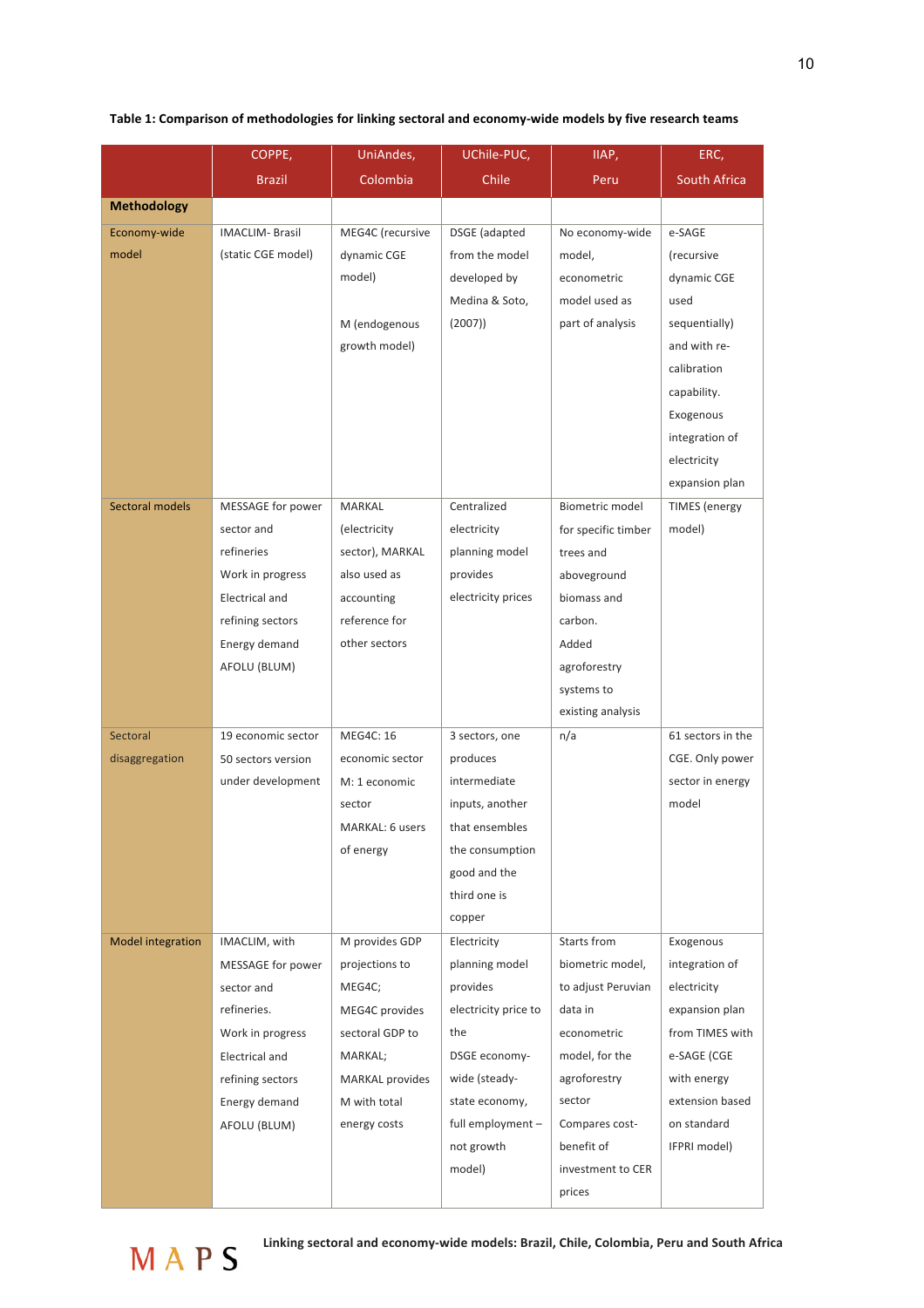## **2.3** Approaches to integrating modelling systems – linking sectoral and economy-wide models

Various analytical challenges arise when linking sectoral and economy-wide models. Some of these challenges are illustrated in Figure 2 and presented in the next subsections: issues of communication between the two models; treatment of time; trade-offs between model accuracy and requirements of stakeholder processes; and level of integration of sectors within the economy-wide model. Each of these challenges is described below.



**Figure 2: Various challenges in linking sectoral and economy-wide models** 

#### 2.3.1 Communication between the two models

Central to linking models are the issues of which models communicate with each other, what information is passed from one to the other, and whether this process is manual or automated. In several cases, energy models pass information on energy investment plans and prices to the economy-wide model.

The COPPE team would take information on energy prices, matrix and total investments from LEAP and MESSAGE into the IMACLIM model, essentially a CGE model adapted to represent the Brazilian economy. IMACLIM in turn provides MESSAGE with information on energy demand and energy prices, which MESSAGE uses to determine the energy matrix and the total investment needed. Information is passed back and forth until energy prices and demand converge. For the present analysis, key results, however, are from the IMACLIM model (Wills 2013), with bottom-up considerations reflected in hybrid accounts, MAC curves for Brazilian industry and link with MESSAGE for power sector only. Fuller linking is part of continued work (see section 5 below).

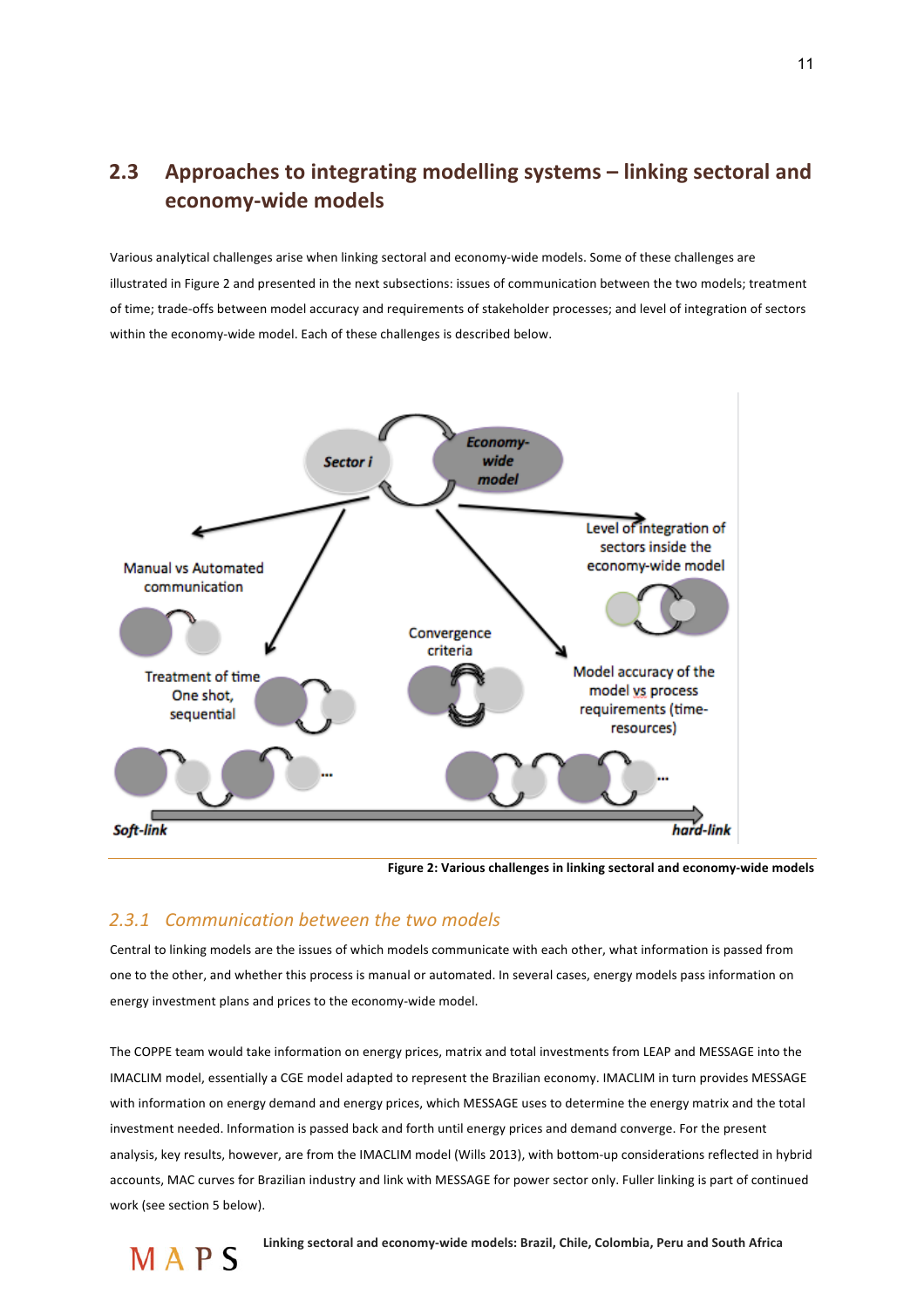Similarly for South Africa, given an initial demand, TIMES computes an investment plan and a resulting electricity price projection, which is passed to the eSAGE model for South Africa. The production schedule and capital growth are also gradually imposed. ESAGE then uses the information to calculate sectoral energy demand and fuel prices, going back into TIMES in the next iteration. Again, energy prices and demand are expected to converge (typically in about three iterations).

The Chilean researchers use models for the industrial, transport and commercial, public and residential (CPR) sectors for a bottom-up projection of electricity demand. In the first iteration, the sectoral models are run using an exogenous projection of GDP values. Demand projections simulated in the sectoral models are then used as input to the electricity expansionplanning model. The electricity expansion-planning model then calculates an electricity price using the carbon tax and the exogenous demand as inputs (note that demand is given and the expansion plan calculates the price for each level of tax). The estimated price is passed as an input to the DSGE model, which provides the response of GDP to electricity price variation due to the carbon tax.

The Colombian team linked three models in the following sequence. First, an endogenous growth model (M) provides the CGE model (MEG4C) with overall GDP projections. Secondly, MEG4C produces sectoral GDP, and passes these as energy demand drivers to the energy model (MARKAL). Third, MARKAL optimises the energy sector and provides M with new annual total energy costs. The idea behind the three-model approach is that GDP growth is inversely related to the cost of energy: higher energy costs mean less money available for either consumption or investment; this translates into less investment on productive capital and lower GDP growth. In turn, lower GDP growth leads to lower energy demand, and lower energy costs, which raise GDP. The process iterates until convergence in annual energy costs is achieved. Since information is passed manually between the models, the researchers allow a certain tolerance.

The ERC has created a module, written in GAMS programming software, that passes information between eSAGE and SATIM, so automated to that extent. The Colombian, Brazilian and Chilean cases illustrate approaches of manual communication between models, sometimes referred to as 'soft-linking' models.

The specific characteristics of AFOLU are reflected in a different approach taken for the Peruvian study. The IIAP team used an econometric, rather than economy-wide general equilibrium model. Rather than sectoral models, a biometric model integrated agroforestry, as a mitigation option with tree timber species suitable for sequestration. These results could be compared with those from an econometric model. The benefits and costs of investing in agroforestry were compared to the price of small-scale CDM projects in afforestation. The link to carbon pricing is thus much more indirect, and considered by the team as more appropriate in this sector.

The experiences do not suggest that either hard- or soft-linking is better, but rather that both have advantages and limitations. The desire to have convergence lends itself to automation, saving researchers time in passing information from one model to another. It also is less prone to human errors than manual copying. However, automated links have to be established. In the process of establishing automated links, the researchers have carefully validated results. The quality of results of automated links is only as good as the intuition shown in this process. With manual communication, researchers are examining results along the way. Convergence can be assessed within a certain tolerance, requiring active engagement of the researchers. Another advantage of this approach remains that it is more transparent to non-experts (less of a 'black box').

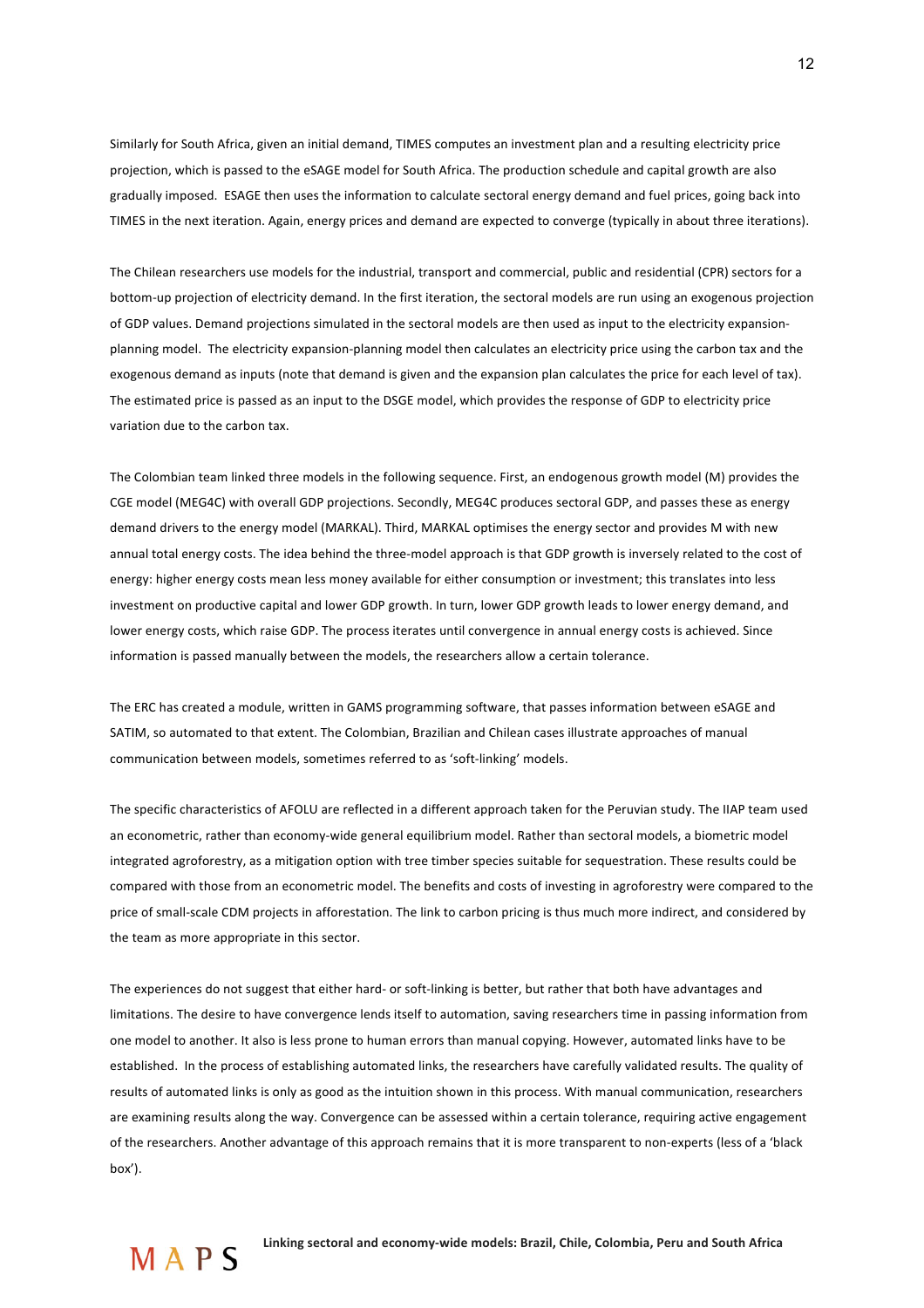#### *2.3.2 Time+management+*

The timing of the interactions within the planning horizon between the sectoral and economy-wide models requires careful treatment. While differing in detail, the COPPE and UCh-PUC teams ran models in a one-shot approach, while UniAndes and ERC modellers ran their models iteratively until they converged.

The COPPE team used a static version of the IMACLIM model and hence adopted a one-shot approach. In the case of Chile, a set of scenarios for the power sector model is built, based on variables such as technology prices, fuel prices or restrictions to the use of the national hydro potential. As result, there is a set of electricity prices that are used to feed the DSGE model; as in the case of the Brazilian team this is a one-shot approach. The DSGE takes the electricity price shock (due to carbon tax, for example) and delivers the impulse-response function of GDP. Thus, it is possible to see the trajectory of the GDP during the transition to the new steady state. Upon reaching the new steady state the economy will grow at similar rates before imposing the tax because of the improvements in productivity and population growth, but this growth will be based on a lower level due to lower growth rates in the transition period.

The Colombian and South African teams used a sequential approach. In the case of Colombia the set of models are run one after the other, each optimising throughout the entire time horizon. The procedure is repeated until the change in the sectoral GDP is less than a certain tolerance for all the periods. On the other hand, in the South African model, the economy-wide model, operating in recursive dynamic mode with no foresight (myopic) is used to make electricity demand projections. These projections are then passed onto the power sector model, which has perfect foresight and is able to prescribe investments required in the power sector, taking account the long lead times of some of the technologies. The impacts on capital requirements and electricity prices of these investments are then passed back to the economy-wide model, which can then readjust the demand projections accordingly in the next iteration. The two models are iterated several times, and convergence is normally reached within three or four iterations.

### 2.3.3 Level of integration of sectors within the economy-wide model

The degree to which sectoral information is represented in economy-wide models is another important challenge.

In the case of IMACLIM-Brazil, a hybrid set of accounts of physical flows, validated to the National Energy Balance (NEB) (EPE 2013) is reconciled with the Social Accounting Matrix, which takes monetary flows from the national accounts (IBGE 2010). A double accounting system keeps these two matrixes (SAM and NEB) permanently connected via a third one, the price matrix, which is variable and endogenous to the model. For further details, see the research paper on IMACLIM-Brazil (Wills et al. 2013).

The integration of the energy sector in the South African model is similar to that of Brazil, with the energy balance used to calibrate the economy-wide model. The interaction between SATIM and eSAGE is only in the power sector.

One of the problems Colombian modellers found was in respect of the disaggregation of the CGE. In fact, MARKAL considered a whole set of generation technologies, but DANE's 2 digit SAM –the foundation of the MEG4C – was too aggregated. For instance, MARKAL considers electric generation with coal, hydro, natural gas and oil derivatives; while MEG4C considered all this as a single electricity sector with a fixed production function. This was a major shortcoming and led the researchers to implement a different linking strategy. Part of the future work of the Colombian team involves disaggregating the energy sector in the MEG4C and the industrial sector in MARKAL Colombia.

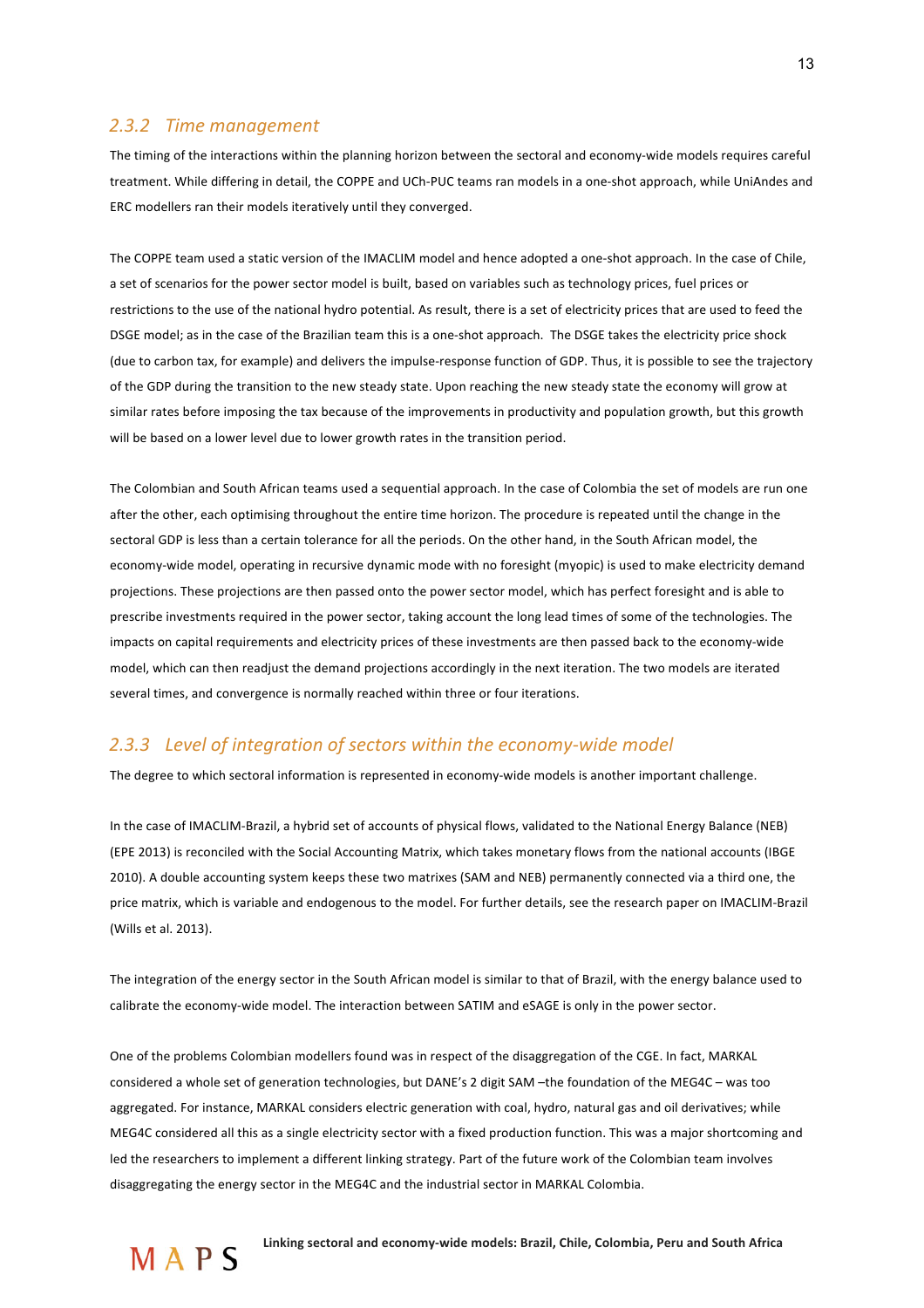## **2.4 Summary on methodological aspects of linking strategies**

The challenge of linking arises out of the need for a better representation of change, to provide more robust evidence to decision-makers. This requires *both* detailed understanding of sectors and the full implications across economy and society.

Table 2 summarises the diverse responses by the five research teams to the complex methodological challenges of linking detailed models of sectors with economy-wide models. The main conclusions on these methodological aspects are picked up in the overall conclusion (section 5 below).

|               | COPPE,                      | UniAndes,                         | UChile-PUC,              | IIAP,              | ERC,                |
|---------------|-----------------------------|-----------------------------------|--------------------------|--------------------|---------------------|
|               | <b>Brazil</b>               | Colombia                          | <b>Chile</b>             | Peru               | <b>South Africa</b> |
| Linking       |                             |                                   |                          |                    |                     |
| strategy      |                             |                                   |                          |                    |                     |
| Information   | Iterative IMACLIM -         | $M \rightarrow (GDP) \rightarrow$ | DSGE - Electricity       | IIAP-Peru did not  | CGE passes          |
| exchange      | MESSAGE                     | MEG4C                             | planning sector          | use sectoral       | information on      |
|               | $\rightarrow$ Demand, fuel  | $\rightarrow$ (Sectoral GDP)      | $\rightarrow$ GDP        | models, but        | demand and          |
|               | prices                      | →                                 | $\leftarrow$ Electricity | econometric        | input fuel prices   |
|               | $\leftarrow$ Energy matrix, | MARKAL→(total                     | prices from              | model, in three    | to TIMES. TIMES     |
|               | electricity prices          | energy costs) $\rightarrow$       | energy model             | stages:            | passes back         |
|               |                             | M                                 | (centralized             | 1) Use biometric   | electricity         |
|               |                             |                                   | planning)                | model, calibrated  | generation mix,     |
|               |                             |                                   | iteratively              | to Peru to provide | electricity price   |
|               |                             |                                   |                          | aboveground        | and investment      |
|               |                             |                                   |                          | biomass and        |                     |
|               |                             |                                   |                          | carbon; 2)         |                     |
|               |                             |                                   |                          | introduce          |                     |
|               |                             |                                   |                          | agroforestry       |                     |
|               |                             |                                   |                          | systems in         |                     |
|               |                             |                                   |                          | analysis; 3)       |                     |
|               |                             |                                   |                          | compare cost-      |                     |
|               |                             |                                   |                          | benefit of         |                     |
|               |                             |                                   |                          | Agroforestry       |                     |
|               |                             |                                   |                          | systems to actual  |                     |
|               |                             |                                   |                          | price of CERs      |                     |
| Convergence   | Energy price and            | Mean absolute                     | <b>Electricity price</b> |                    | Energy price and    |
| criteria      | demand should               | deviation                         | and GDP should           |                    | demand should       |
|               | converge in                 | between GDP                       | converge in both         |                    | converge in         |
|               | MESSAGE and                 | growth in M and                   | Electricity and the      |                    | eSAGE and           |
|               | <b>IMACLIM</b> after some   | MEG4C lower                       | DSGE 1 model             |                    | TIMES after         |
|               | iterations                  | than $5*E-4$                      | after some               |                    | some iterations     |
|               |                             |                                   | iterations               |                    |                     |
| Communication | Soft link                   | Soft link                         | Soft link                | n/a                | Hard link           |
| of the models |                             |                                   |                          |                    |                     |

#### Table 2: Comparison of linking strategies across five studies

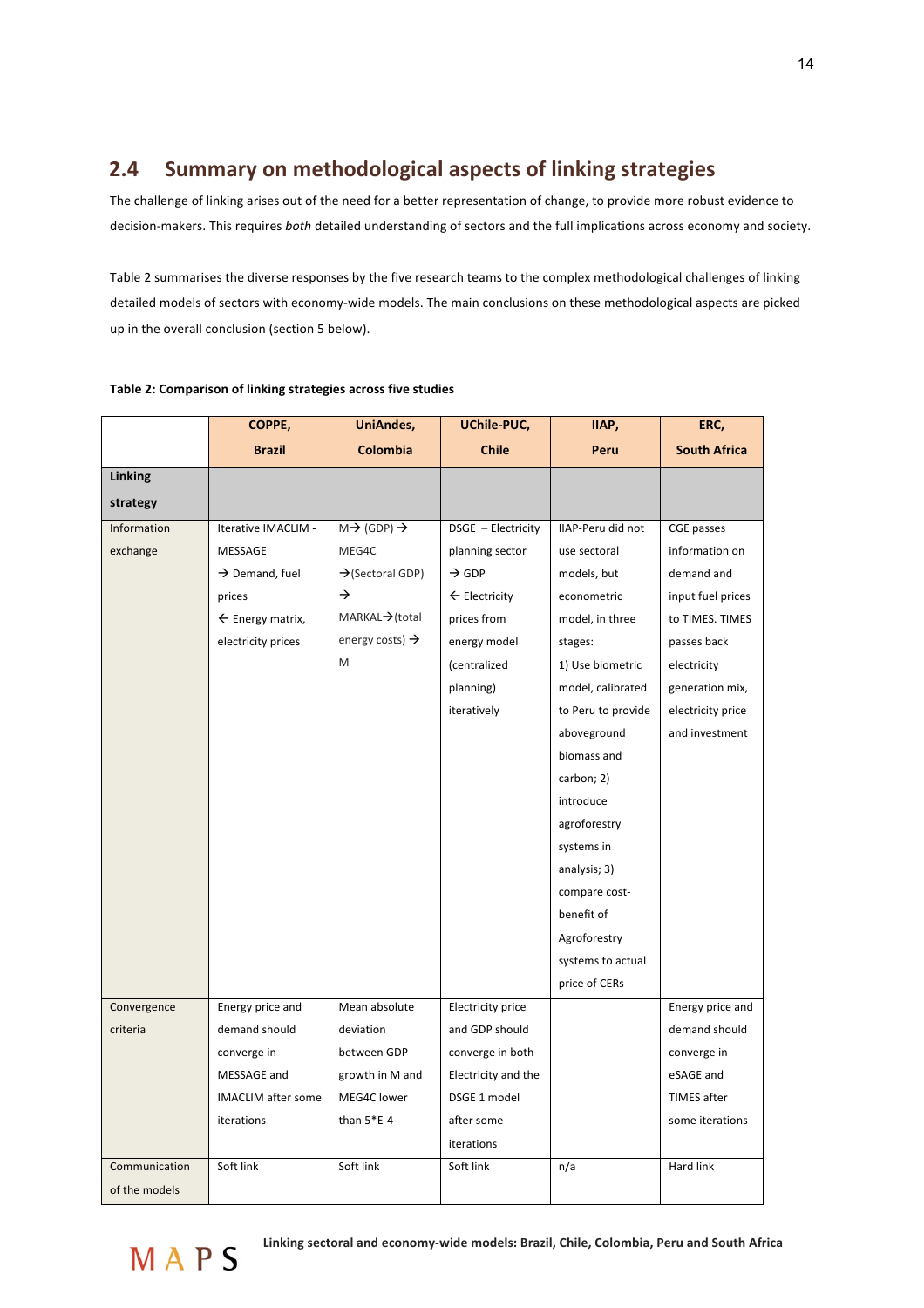| Treatment of  | One shot   | Sequential       | Dynamic   | n/a              | Sequential |
|---------------|------------|------------------|-----------|------------------|------------|
| time          |            |                  |           |                  |            |
| Number of     | 19 sectors | <b>MEG4C: 16</b> | 3 sectors | No detailed      |            |
| sectors       |            | economic sector  |           | sectoral models  |            |
| integrated in |            | M: 1 economic    |           | developed, so no |            |
| economy-wide  |            | sector           |           | integration      |            |
| model         |            |                  |           |                  |            |

## **3 MITIGATION ANALYSIS OF CARBON PRICING**

This section examines the mitigation outcomes of carbon pricing modelled by the research teams. Placing the analysis of mitigation outcomes first is not a matter of priority over socio-economic development; indeed the added value of linked models relates to socio-economic benefits of a transition to a low-carbon economy and society – which are reported in section 4. To build the case towards this key information, the results for mitigation are reported in this section 3. Section 4 adds analysis of mitigation actions but, as these are different in each country, the discussion starts with carbon pricing, which – at least in respect of assumed tax levels – is comparable across these studies.

The results of analysis of carbon pricing are summarised in Table 3. The research teams included three tax levels (\$10, \$20 and \$50 / ton CO<sub>2</sub>-eq), in addition to others that may have particular relevance in national discussions, to enable a comparison. Yet it must be understood that different assumptions were made about the particular mechanism for carbon pricing (carbon tax, emissions trading, CERs, etc.) represented in the modelling, the recycling of revenue, as well as the different models used (as outlined in section 2).

|                                 | <b>COPPE, Brazil</b>             | UniAndes, Colombia            | UCh-PUC, Chile                                    | <b>ERC, South Africa</b>           |
|---------------------------------|----------------------------------|-------------------------------|---------------------------------------------------|------------------------------------|
| $$10$ / ton CO <sub>2</sub> -eq | 86.3 Mt CO <sub>2</sub> eq. from | 0.39 Mt $CO_2$ -eq; 0.18%     | $[0.3 \text{ to } 2.6] \text{ MtCO}_2\text{-eq};$ | 5.25 Mt CO <sub>2</sub> -eq; 1.01% |
|                                 | energy sector: 9.3%              | reduction relative to         | [0.7 to 6.4]%                                     | reduction relative to              |
|                                 | reduction relative to            | BAU (in 2020)                 | reduction relative to                             | BAU (in 2020)                      |
|                                 | BAU (in 2030)                    |                               | the corresponding                                 |                                    |
|                                 |                                  |                               | base scenario (in                                 |                                    |
|                                 |                                  |                               | 2020)                                             |                                    |
| $$20$ / ton CO <sub>2</sub> -eq | 94.5 Mt CO <sub>2</sub> eq. from | $0.90$ Mt CO <sub>2</sub> -eq | [0.5 to 3.5] MtCO <sub>2</sub> -eq;               | 10.35Mt $CO2$ -eq;                 |
|                                 | energy sector: 10.2%             | reduced; 0.41%                | [1.2 to 9]% reduction                             | 2.00% reduction                    |
|                                 | reduction relative to            | reduction relative to         | relative to the                                   | relative to BAU (in                |
|                                 | BAU (in 2030)                    | BAU (in 2020)                 | corresponding base                                | 2020)                              |
|                                 |                                  |                               | scenario (in 2020)                                |                                    |
| $$50$ / ton CO <sub>2</sub> -eq | 112.2Mt CO <sub>2</sub> eq. from | 12.6 Mt CO <sub>2</sub> -eq   | [6.2 to 8.4] MtCO <sub>2</sub> -eq;               | 14.25Mt CO <sub>2</sub> -eq;       |
|                                 | energy sector: 12.1%             | reduced; 5.77%                | [15.7 to 21.1]%                                   | 2.75% reduction                    |
|                                 | reduction relative to            | reduction relative to         | reduction relative to                             | relative to BAU (in                |
|                                 | BAU (in 2030)                    | BAU (in 2020)                 | the corresponding                                 | 2020)                              |
|                                 |                                  |                               | base scenario (in                                 |                                    |
|                                 |                                  |                               | 2020)                                             |                                    |
|                                 |                                  |                               |                                                   |                                    |
|                                 |                                  |                               |                                                   |                                    |

#### Table 3: Emission reductions relative to BAU in 2020 or 2030 resulting for carbon prices across five studies

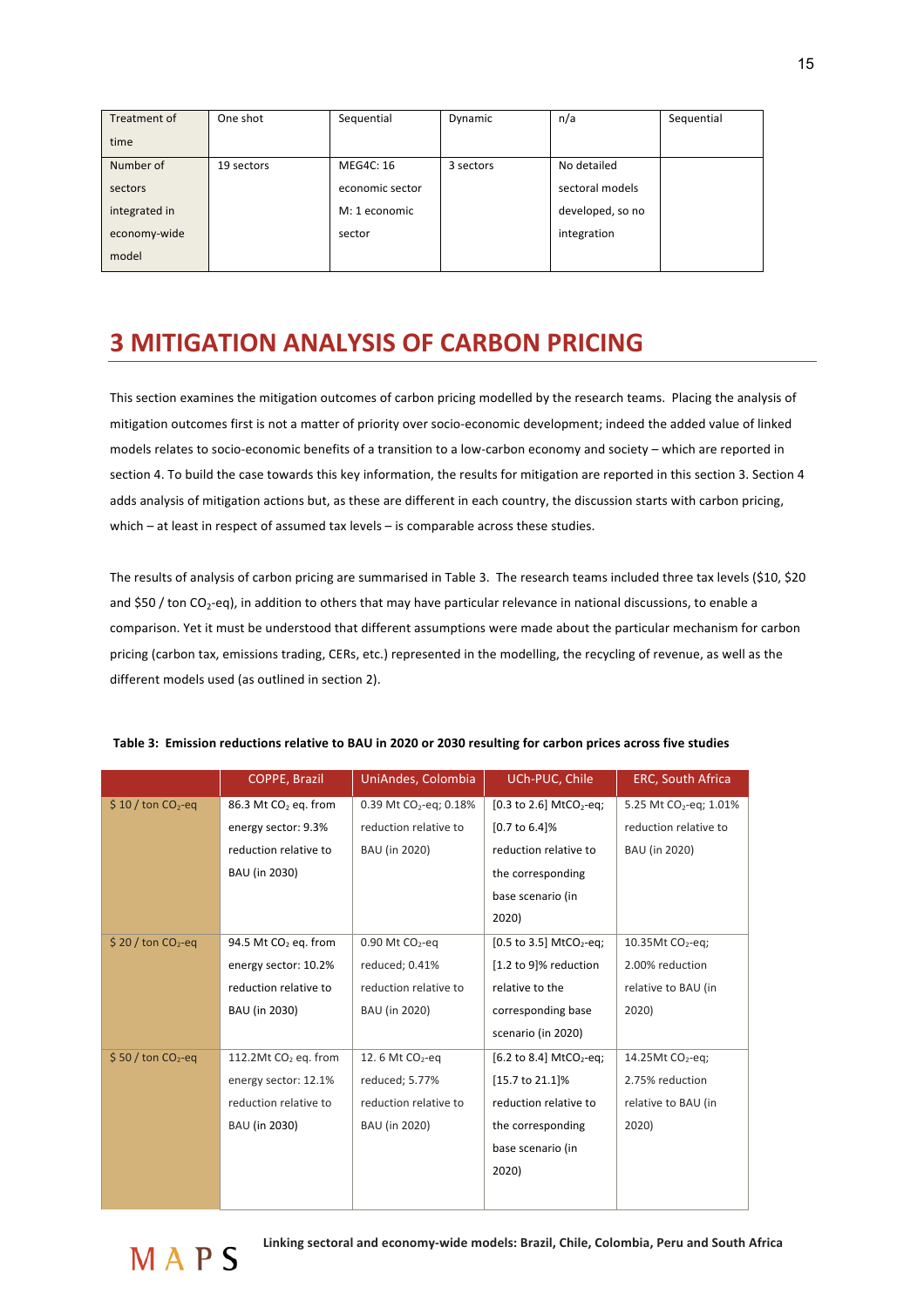| Recycling of    | Yes,                   | The results presented   | No recycling is       | Yes, recycling through |
|-----------------|------------------------|-------------------------|-----------------------|------------------------|
| revenue         | Recycling can be       | above do not include    | considered            | reductions in          |
|                 | modelled as            | the recycling           |                       | sales/VAT taxes        |
|                 | reductions in public   | mechanism               |                       |                        |
|                 | debt, reductions in    |                         |                       |                        |
|                 | payroll taxes, or lump | With recycling          |                       |                        |
|                 | sum to households      | through direct          |                       |                        |
|                 | (green cheques)        | transfers to the        |                       |                        |
|                 |                        | households there is     |                       |                        |
|                 | Results presented      | abatement of 0.38,      |                       |                        |
|                 | here assume the        | 0.91 and 12.55 Mt       |                       |                        |
|                 | recycling scheme is by | $CO2$ -eq for carbon    |                       |                        |
|                 | reductions in payroll  | taxes of \$10, \$20 and |                       |                        |
|                 | taxes                  | \$50 respectively       |                       |                        |
|                 |                        |                         |                       |                        |
| <b>Comments</b> | Above results are for  | The BAU scenario        | The carbon tax is     | Above results are with |
|                 | 2030. The static       | accounts emissions for  | applied between 2017  | conservative learning  |
|                 | version of IMACLIM     | all the sectors except  | and 2030 to both SING | rates for RE           |
|                 | was used               | <b>LULUCF and Waste</b> | and SIC power         | technologies           |
|                 |                        | sectors.                | systems.              | Escalating carbon      |
|                 |                        | The tax was only        | Only the electricity  | taxes, start at lower  |
|                 |                        | imposed on the          | sector is taxed       | levels with \$10 and   |
|                 |                        | energy sector           |                       | \$20 reached in 2025   |
|                 |                        |                         |                       | and \$50 in 2030 for   |
|                 |                        |                         |                       | respective scenarios   |

The results in Table 3 above show that there are significant differences in emission reductions relative to BAU reported for the same tax levels. It is important to emphasise that this may reflect differences in the modelling approaches, or particular instruments assumed, or differences in the responsiveness of the economies to a carbon price. It may be a function of elasticities of substitution among sources of energy, or due to different responses of the real economies. To the extent possible in the bottom-up methodology adopted in this report, the reasons for differences are explained.

### **3.1 Overall results**

The percentage change in relative emission reductions is highest in the UCh-PUC study of Chile (Benavides et al. 2014), between 0.3% and 21.1% for \$10 and \$50 per ton CO<sub>2</sub>-eq. By contrast, the study for Colombia changes of less than 6.0% in emissions relative to BAU for the same tax levels (Delgado et al. 2014b). In between lie the results of the case study for South Africa, which reports between 1.0% and 2.8% for a carbon tax (Merven et al. 2014);<sup>3</sup> and the COPPE study of Brazil, between 9.3% and 12.1% (Wills et al. 2014a).

 $3$  It should be noted that other economic sectors have not yet been fully integrated in the current linked-model hence emissions reductions for South Africa could be over-estimated.



l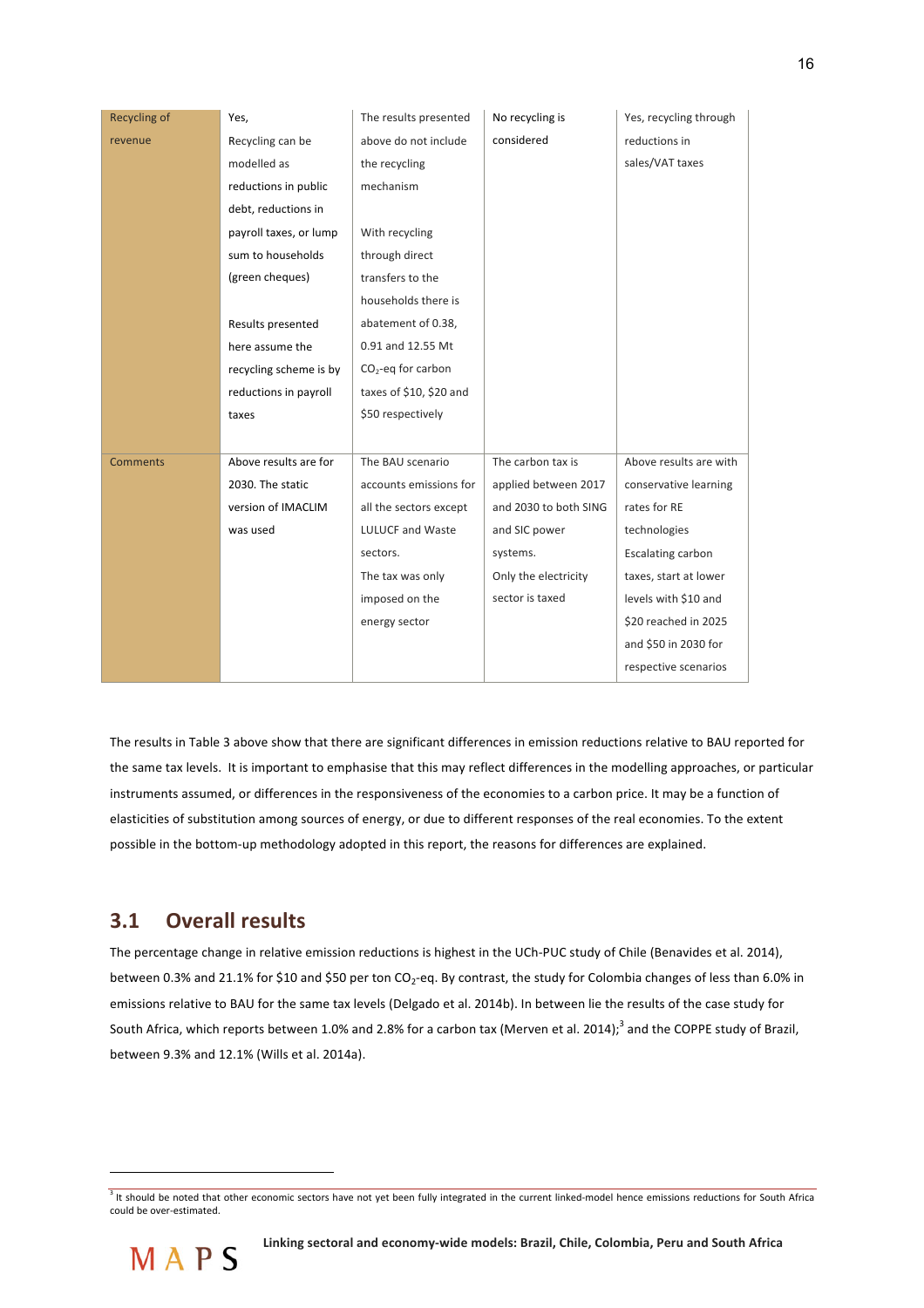

Figure 3: Emission reduction relative to BAU (%) for different carbon tax levels (\$ / t CO<sub>2</sub>eq)

There are clear inflection points in the UniAndes-DNP and UCh-PUC studies of carbon pricing. In the Colombian case, this inflection shows the point where a new technology becomes part of the optimal energy scenario. The ERC and COPPE studies show fairly smooth increases for rising levels of carbon price, which suggests this may be function of smooth modelling assumptions. In the ERC analysis for South Africa, emission reductions relative to BAU rise up to \$20, but then there are diminishing returns to higher tax rates in South Africa. The reverse is true in the Chilean electricity sector, where modelling of a \$20 carbon tax still shows relative reductions in the range of 1.2 and 9%, but a higher level of almost 21% of emissions is achieved at \$50. The main explanation for this phenomenon is the important generation of coal based power plants, firstly substituted by non-conventional renewable energy (NCRE) with the carbon tax price signal.

### **3.2** Country-specific aspects of carbon pricing

For a more nuanced understanding of these results, the specific analysis undertaken by each team needs to be understood.

The Chilean researchers also investigated the impact of other mitigation actions (Benavides et al. 2014). It is important to note that carbon pricing in the Chilean study applies to the electricity sector only, since electricity is responsible for most of the CO<sub>2</sub> emissions (40%). Scenario 1 is considered as reference for the comparison. The analysis of a law on NCRE quota as a mitigation action (see Table 5 below) shows that the increase of electricity prices for NCRE is lower than for a carbon tax with similar emission reductions. This may be due to the additional variable costs of coal power plants imposed by the tax.

The UCh-PUC team also analysed carbon caps in the Chilean electricity generation sector, equivalent to tax levels of \$10, \$20, \$30 and \$40; emission caps were calibrated to resulting emissions for that tax level. While the mitigation outcome is the same (by design), the results show a lower increase in electricity prices compared to the carbon tax cases; therefore,

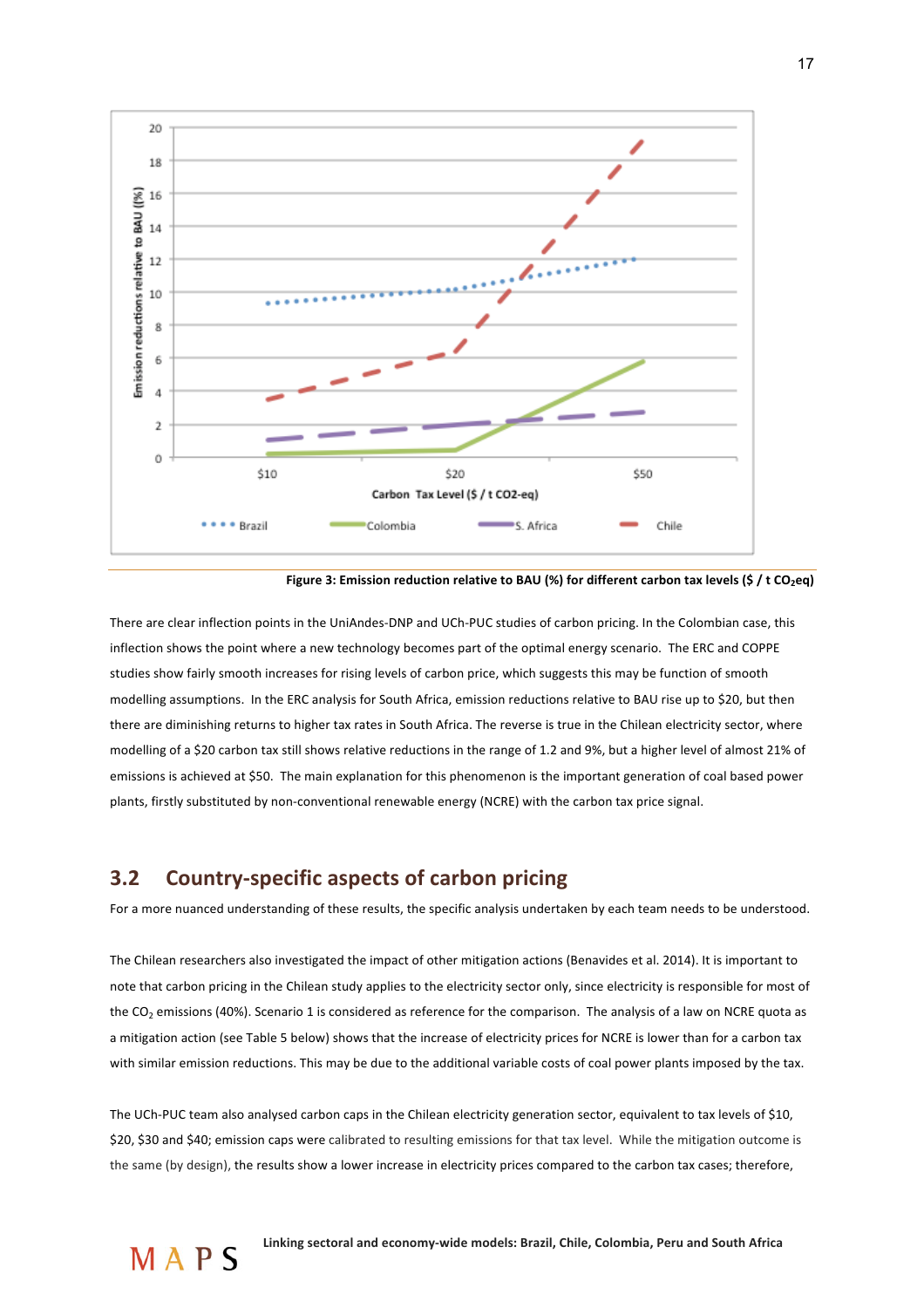the impact on GDP will be lower. The Chilean case study thus suggests that the carbon tax may have higher impacts on electricity prices than a CO<sub>2</sub> tax with emission caps reaching the same emissions reductions (Benavides et al. 2014).

The UniAndes-DNP study also evaluated a cap on emissions of  $CO_2$  equivalent for each tax level, (Delgado et al. 2014b). By design, levels of abatements were the same, but emissions were found to follow different pathways over time. Generally, abatement due to the cap occurred later than with carbon pricing. The UniAndes analysis thus suggests that carbon pricing yields earlier emission reductions than an equivalent cap. In 2020, the cap equivalent of a \$10 tax emissions of 0.01% relative to BAU in 2020; decreasing slightly (0.05%) for the cap calibrated to \$20 effects; 4% at a cap set to the result of \$50 carbon tax.

Analysis of a carbon tax in Brazil showed a sharp reduction of emissions relative to BAU up to \$20 (or R\$45/tCO<sub>2</sub>). The COPPE team reported that, beyond these tax levels, no further mitigation options were available, so the economy-wide model could not respond with emissions reduced to actions. At higher tax levels, further emission reductions are rather due to the recessive impact of the carbon tax. The recessive impact is heightened when the option of recycling carbon revenue to pay government debt is chosen – further lowering emissions due to this effect (Wills et al. 2014a). This because the other recycling options, such as the reduction of payroll taxes and lump-sum transfers to households, increase consumption and may boost production in economy, as found in Wills (2013).

For all the carbon tax scenarios considered by the ERC, there is little opportunity to reduce emissions in South Africa before 2020, as investments in coal-fired power stations are locked-in, with construction under way. This is the main explanatory factor for emissions reductions of less than 3% relative to BAU achieved in 2020, even with a high carbon tax rate of \$50. However, although the impact of a \$10 carbon tax on reducing emissions is still small in 2040 (2.75%), carbon taxes of \$20 and \$50 could result in much higher emissions reductions of 24.26% and 34.05% respectively, relative to BAU, as there are no constraints on investment in the long term (taken here as 2040).

In addition to the tax levels considered by all teams, the ERC team analysed a \$5 / t CO<sub>2</sub>-eq tax in South Africa, approximating in the analysis Treasury's proposal for a carbon tax, which has a nominal value of R120, a basic tax free threshold of 60% – hence effectively R48 (\$5) (National Treasury 2013). The tax is proposed increase annually, reflected in the model as increasing from the initial value of \$5 in 2016 to \$12 in 2025, which resulted in emissions reductions of 1.76% (9.09Mt  $CO_2$ -eq) in 2020. This seems to imply that the current design of the carbon tax will not contribute much to the achievement of South Africa's target of reducing emissions by 34% by 2020 and 42% by 2025 relative to BAU.

An escalating tax rate starting at \$3 in 2016, increasing to \$ 50 by 2030 was explored for this comparison. Results showed intermediate relative reductions of 2.75% relative to BAU in 2020 (14.25 Mt CO<sub>2</sub>-eq) indicating that a bigger carbon tax would still have a very small in the short-term. When the analysis of the carbon tax was extended to 2040, results showed that emissions reductions of 3.16% and 34.05% relative to the BAU could be achieved. This implies that even in the long term the \$5 carbon tax would still have a small impact but the higher tax rate would lead to significant emissions reduction.

### **3.3** Agroforestry incentives in Peru and CER prices

The study by the IIAP team of interventions in Peruvian forestry is different; reflecting both differences in the country's sector and modelling approaches (Vasquez Baos et al. 2014). The combination of biometric and econometric analyses provided a means of exploring innovative approaches to incentives for agroforestry, on the understanding that carbon pricing is probably not the most appropriate in a sector on which people's livelihoods depend very directly. The study

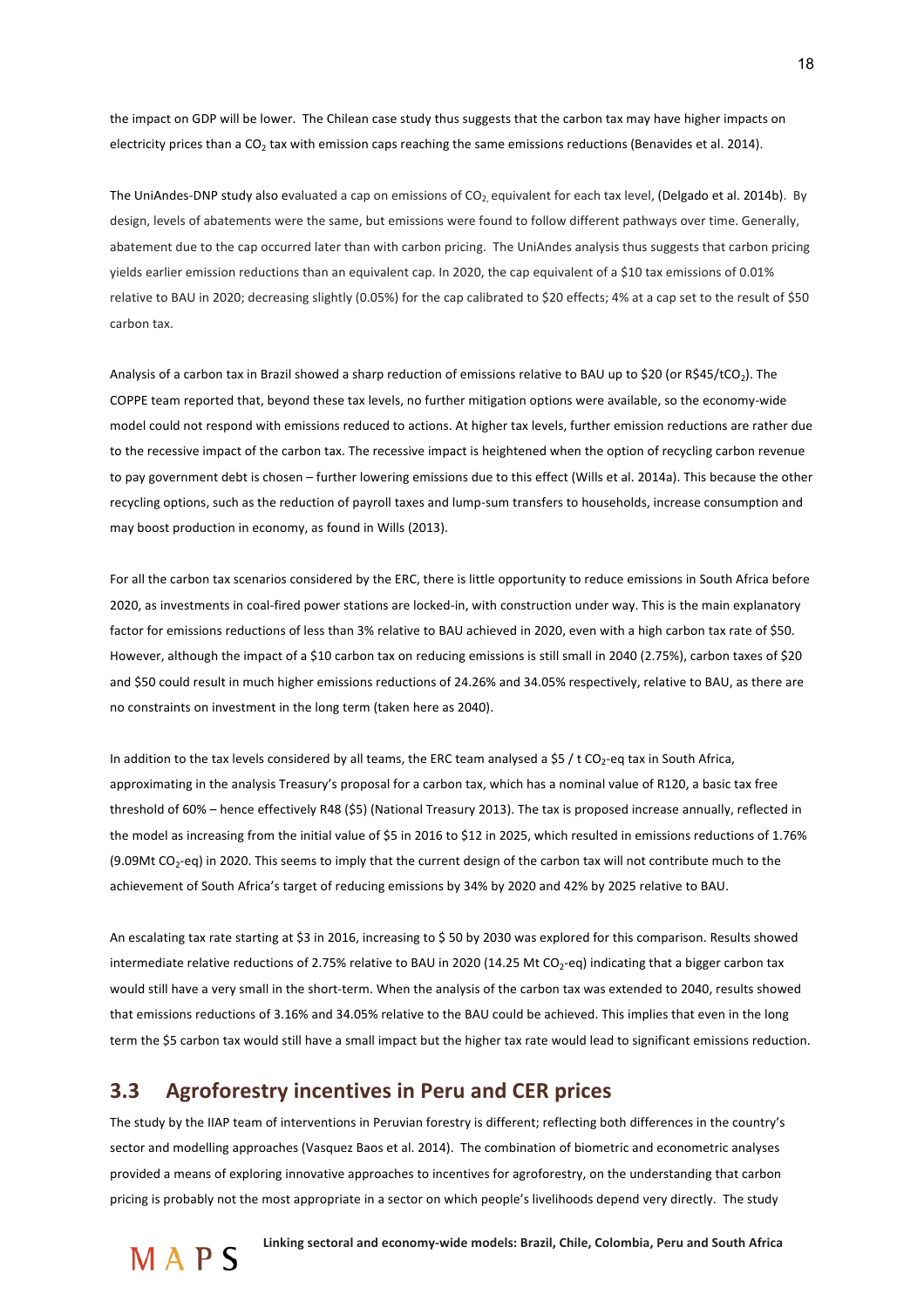focuses rather on benefits that farmers may receive through the implementation of agroforestry systems, and whether revenues obtained are large enough to warrant farmers' investment. The link to carbon pricing is made via CERs, asking whether CER prices in small-scale projects are sufficient to incentivise famers to implement and maintain agroforestry systems. Key considerations that emerge include those not related to price; the preservation of trees for an optimal 30 years is not supported by current CER prices, though earlier carbon prices (Euro 12 / CER) would have been. Given the thirty-year time horizon, emission reductions up to 1.15 Mt CO<sub>2</sub>-eq may be possible. This might also make it attractive for regional and local government to invest in these conservation projects, investing public funds to promote agroforestry (Vasquez Baos et al. 2014).

## **4 IMPLICATIONS FOR SOCIO-ECONOMIC DEVELOPMENT**

The implications of mitigation for socio-economic development are a key concern of these studies. Having elaborated the methodologies (section 2) and mitigation results (section 3), the report now turns to results for economic output, employment, inequality and other socio-economic factors.

|                   | COPPE,                | UniAndes, Colombia    | UCh-PUC, Chile         | ERC,                         |
|-------------------|-----------------------|-----------------------|------------------------|------------------------------|
|                   | <b>Brazil</b>         |                       |                        | <b>South Africa</b>          |
| Socio economic    |                       |                       |                        |                              |
| impact            |                       |                       |                        |                              |
| Macro-economic    | 0.6% increase in GDP  | GDP decreased by      | Decrease in equivalent | GDP decreased by 0.13%       |
| <b>indicators</b> | in 2030 compared to   | 0.56% relative to BAU | average annual GDP     | relative to BAU in 2020      |
|                   | reference scenario    | in 2020, carbon tax   | growth rate (BAU is    |                              |
|                   |                       | (and equivalent       | 3,5%                   |                              |
|                   | Price index increases | carbon cap)           | Scenario 1-%           |                              |
|                   | by 3.2%in 2030        |                       | $[3.11 - 3.43]$        |                              |
|                   | compared to           |                       | Scenario 2-%           |                              |
|                   | reference scenario.   |                       | $[3.18 - 3.42]$        |                              |
|                   |                       |                       | Scenario 3-%           |                              |
|                   | 8.5% reduction in     |                       | $[3.16 - 3.44]$        |                              |
|                   | public debt in 2030   |                       | Scenario 4-%           |                              |
|                   | compared to           |                       | $[3.11 - 3.43]$        |                              |
|                   | reference scenario    |                       |                        |                              |
| Employment        | Unemployment is at    | Model did not allow   | Current version of the | There will be 1.06% less     |
|                   | 5.83% in 2030         | for the analysis of   | model did not allow    | new jobs created relative    |
|                   | compared to 6.86% in  | changes in            | for employment         | to BAU by 2020. All these    |
|                   | reference scenario    | employment. Instead   | analysis               | will be for unskilled labour |
|                   |                       | wages were assessed.  |                        |                              |
|                   |                       | In 2020, for a \$20   |                        |                              |
|                   |                       | carbon tax (and       |                        |                              |
|                   |                       | equivalent carbon     |                        |                              |
|                   |                       | cap), wages decreased |                        |                              |
|                   |                       | by 0.09% relative to  |                        |                              |
|                   |                       | <b>BAU</b>            |                        |                              |

#### Table 4: Key implications of carbon pricing at \$20 / ton for socio-economic development across four case studies

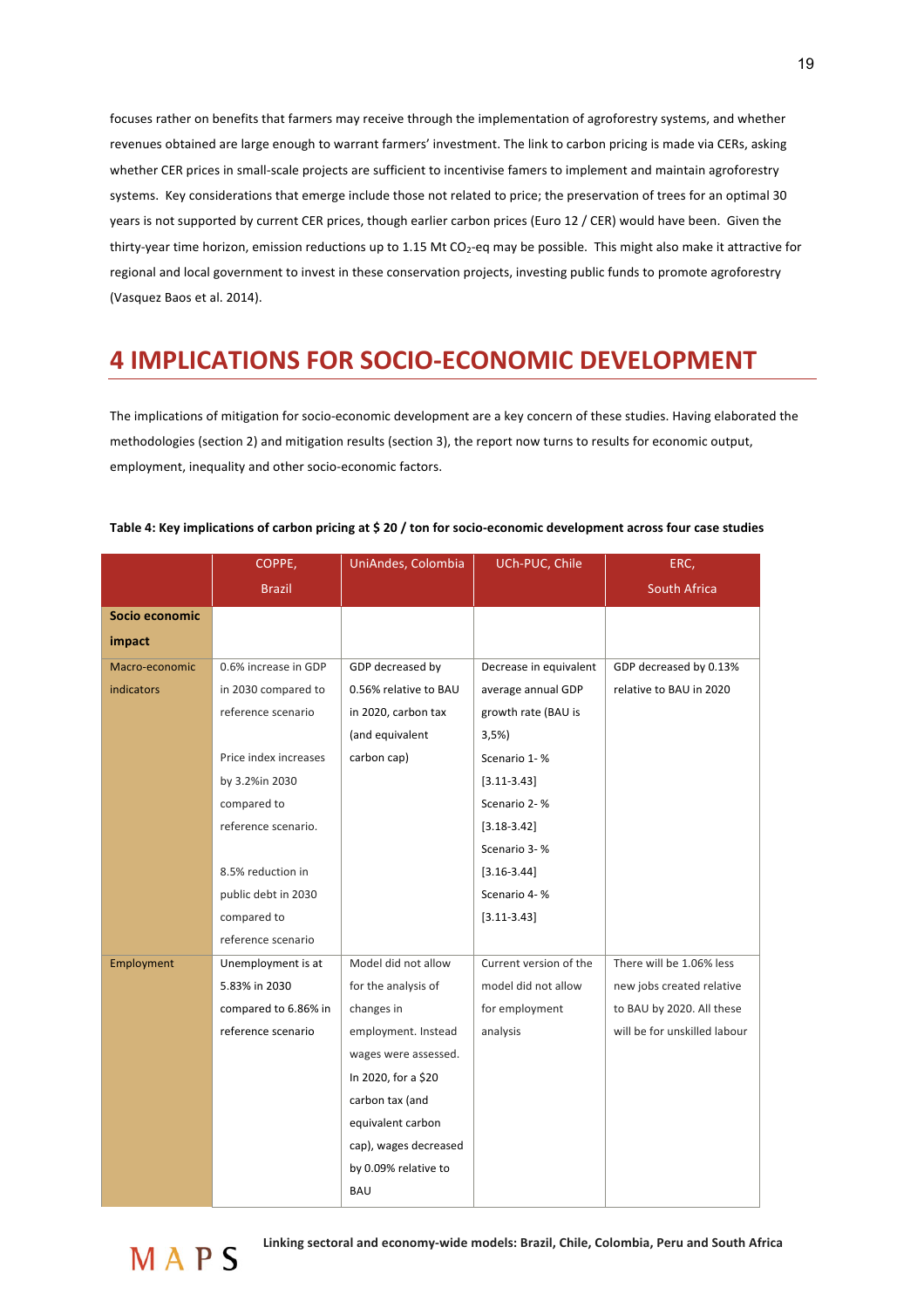| Inequality in       | No impacts on        | Model did not allow     | Model did not allow     | Per capita consumption of  |
|---------------------|----------------------|-------------------------|-------------------------|----------------------------|
| income              | income distribution  | for inequality analysis | for inequality analysis | poor households would      |
|                     | from this version of |                         |                         | decrease by 0.21% relative |
|                     | the model (Wills     |                         |                         | to BAU in 2020 whilst rich |
|                     | 2013)                |                         |                         | households would have a    |
|                     |                      |                         |                         | decrease by 0.24%          |
| Recycling and       | Above results are    | In 2020, for a \$20     | No recycling            | Above results are with     |
| relation to results | with recycling       | carbon tax with         |                         | recycling through          |
|                     | through reduction in | transfer to             |                         | reduction in sales tax/VAT |
|                     | payroll taxes        | households, GDP         |                         |                            |
|                     |                      | decreased by 0.54%      |                         |                            |
|                     |                      | with respect to BAU     |                         |                            |
|                     |                      | and wages decreased     |                         |                            |
|                     |                      | by 0.15% with respect   |                         |                            |
|                     |                      | to BAU                  |                         |                            |

Key results are summarised in Table 4 above, for a tax rate of \$20, across the studies by COPPE, UCh-PUC, UniAndes-DNP and ERC. The model of analysis used by IIAP in for the agroforestry sector does not include macroeconomic variables in the same way.

### **4.1 Socio-economic implications of carbon pricing**

This section discusses these socio-economic implications of pricing carbon in turn, as well as the potential for use of revenue from carbon pricing to ameliorate any negative socio-economic implications: impacts on the economy as a whole (to the extent that is captured by GDP), but also socio-economic implications beyond growth, such as effects on (un)employment, wages and inequality. Four research teams examined carbon prices of \$10, \$20 and \$50, using their various modelling approaches.

For a \$20 carbon price, and the associated emission reductions (see section 3.1), GDP losses relative to BAU range from around 0.13% of GDP (ERC study) to 0.5% (UniAndes), and 3.3% (range for scenario 1: 3.11–3.43%) by the UCh-PUC, Chile, but an increase of GDP by 0.6% in the COPPE study of Brazil. The latter, however, is an analysis of carbon pricing in the power sector, without flexibility across the entire economy. Three studies do attempt to consider the dampening effect on GDP losses through revenue recycling – in Brazil through payroll taxes (Wills et al. 2014a); by reduced sales tax in South Africa (Merven et al. 2014); and, to the extent as just explained, for Chile in reduced GDP (Benavides et al. 2014).

The three studies that examined impacts of carbon pricing on employment and wages found negative effects of a \$20 carbon tax, which could be softened only to some extent by recycling of revenue. In terms of impacts on employment, the studies on Brazil and South Africa show a \$20 carbon tax will result in opposite effects: an increase in unemployment in 2030 even with recycling of tax revenues for the South African case study, but a reduced level of unemployment from 6.86% in the reference scenario to 5.83% with a carbon tax in Brazil. Unemployment still is found, according to the model, but less than with the carbon tax, which has overall positive socio-economic implications. In the South African linked model by ERC, 1.06% fewer new jobs – for unskilled workers – were created relative to BAU by 2020. Higher energy costs as a result of the carbon tax would slow down the economy, limiting its ability to create new jobs. This would be a significant obstacle to finding political support. The MEG4C model used for Colombia does not yet not allow for analysis of changes in

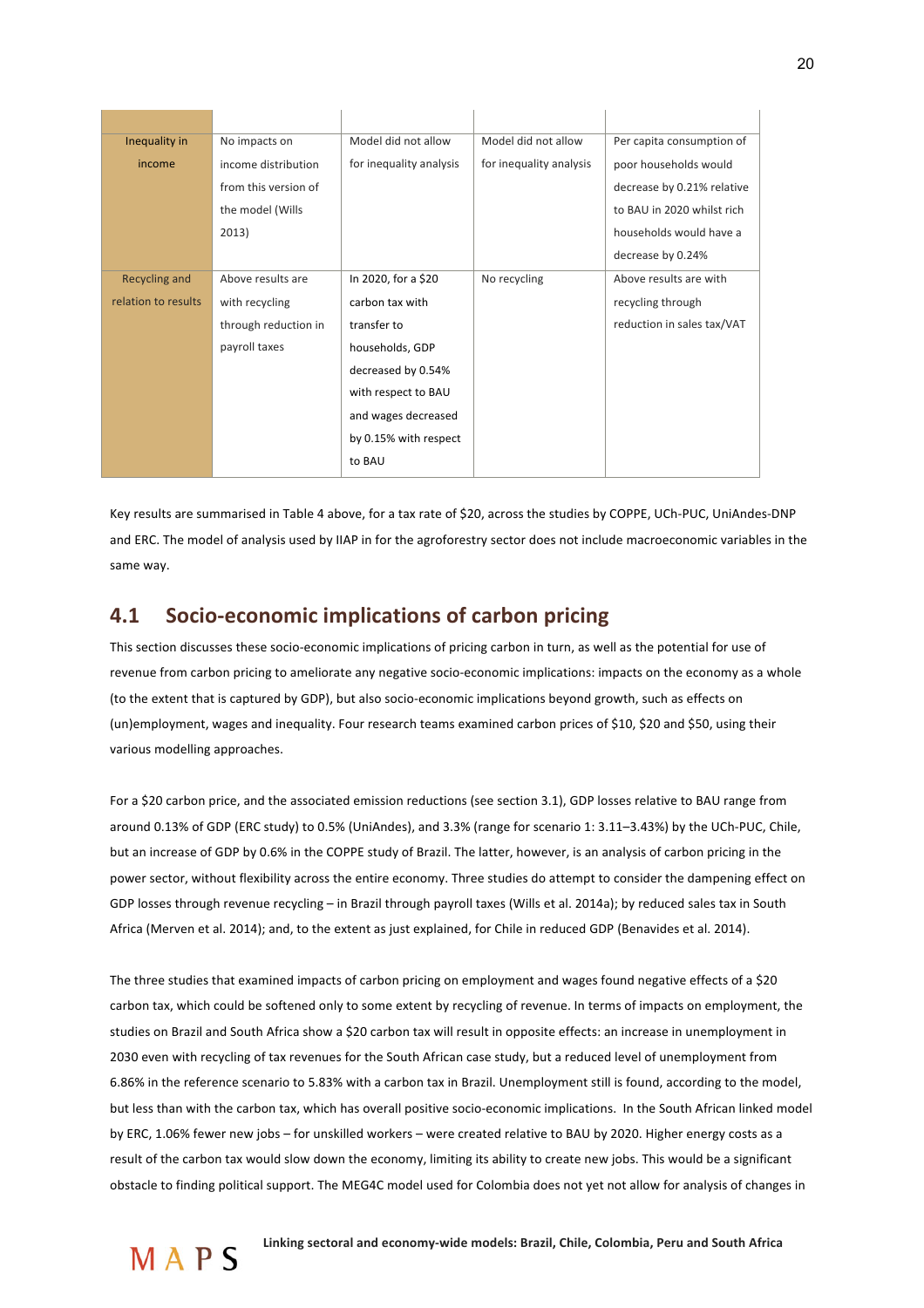employment as such, but did find wages decreased by a modest 0.09% relative to BAU in 2020, for a \$20 carbon tax and equivalent carbon cap.

In eSAGE, used by the South African team, households are disaggregated into income deciles and this makes it possible to analyse the impact of the carbon tax on poor and rich households. The ERC study found that the relative reduction in per capita consumption growth rates of poor households would be slightly lower than those of rich households, with decreases of 0.21% and 0.24% below BAU in 2040 respectively. Further analysis of moving the unemployed into employment is needed to confirm the robustness of these results – as well as other instruments for recycling.

To get a full understanding of the socio-economic implications of carbon pricing, both the tax and revenue streams should be considered. The ERC, COPPE and UniAndes-DNP teams, using various mechanisms, included recycling of revenue. The UniAndes-DNP team further considered a carbon tax also without transfers, but found little impact on GDP growth; their explanation for this result is that the macroeconomic effects of such transfers are seen in the long run.

The COPPE team explored various means of recycling revenue – through reduction of public debt (assumed in results in Table 4), or reduction in payroll taxes; or through 'green cheques' (Wills 2013; Wills et al. 2014a). The latter, which implies transfers to households, could use carbon revenue to increase direct transfers in Brazil, which have been important in social programmes such as *Bolsa Familia*.

ERC analysis considered recycling carbon tax revenues through the reduction of sales taxes and found that they would not have any significant redistributive impact on household incomes. It should be noted that the mechanism is reduction on all goods, not particularly targeted at those consumed by poor household. A targeted reduction in tax or other recycling mechanisms might have a different effect.

### **4.2** Implications of diverse mitigation actions

For fuller details of the mitigation actions analysed by the different teams, the reader is referred to their working papers (Benavides et al. 2014; Delgado et al. 2014b; Merven et al. 2014; Vasquez Baos et al. 2014; Wills et al. 2014a).

#### 4.2.1 Law for non-conventional renewable energy in Chile

Chile has a law mandating that 20% of energy sales must be provided from NCRE sources by 2025. The UCh-PUC researchers evaluated a mitigation action that would further increase NCRE to 25% by 2030 (25/30) and 30% by 2030 (30/30). The results reported in the working paper include not only emission reductions and costs, but also a breakdown of Opex and Capex, marginal abatement cost and impacts on the electricity price.

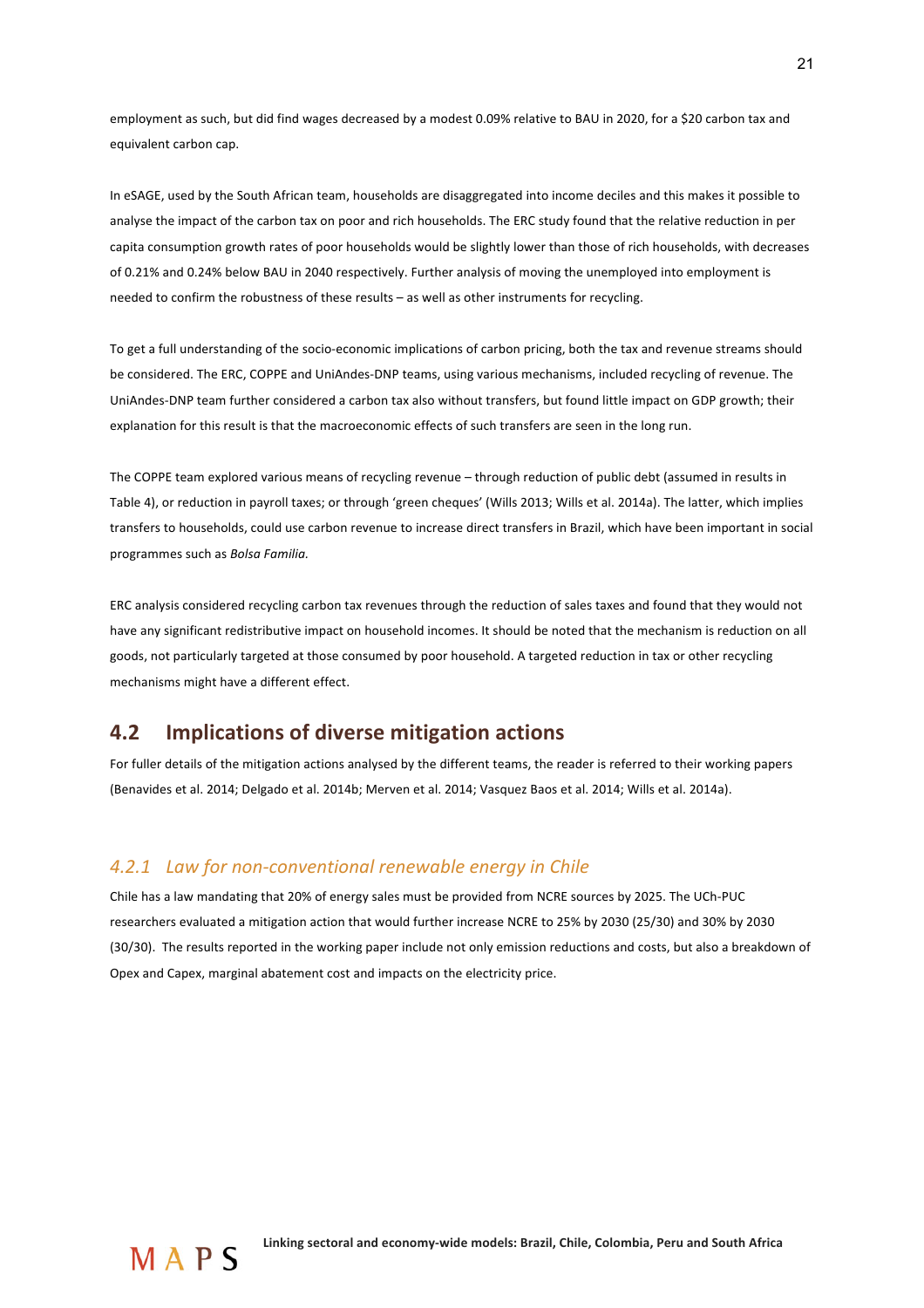#### Table 5: Evaluation on increased renewable energy in Chile

| <b>Indicator</b>                    | 25/30   | 30/30    |
|-------------------------------------|---------|----------|
| Δ OPEX (MM US\$)                    | $-34.8$ | $-225.2$ |
| Δ INCOME TAX (MM US\$)              | 0.0     | 0.0      |
| Δ CAPEX (MM US\$)                   | 550.5   | 1431.3   |
| Total ∆ Emission (MM tCO2e)         | $-19.9$ | $-33.3$  |
| Average ΔAnnual Emission (MM tCO2e) | $-1.4$  | $-2.4$   |
| Abatement Cost (US\$/tCO2)          | 99.5    | 150.7    |
| ∆ Electricity Price (US\$/MWh)      | 1.0     | 2.4      |

Source: Benavides et al. (2014)

Table 5 shows the full results. What is notable is that the relative emission reductions of the 25/30 case are at a similar scale to those \$10/tCO<sub>2</sub>e carbon tax case, and the 30/30 case reduces about as much relative to BAU as a \$20/tCO<sub>2</sub>e carbon tax. However, increasing shares of NCRE has a much lower impact on electricity price (at \$10, the electricity price increase ranged from \$3.9–4.4 / MWh; at \$20, 8.3–9.6). Correspondingly, the impact on GDP of these scenarios is lower than that of the carbon taxes with similar emission reductions. According to the analysis by researchers in Chile, mitigation actions on renewable energy have a *lower* increase in electricity prices (and GDP impact) than carbon taxes with comparable emission reductions.

### *4.2.2 Renewable+portfolio+and+industrial+electricity+program+in+Colombia++*

Researchers from UniAndes in Colombia also analysed a renewable portfolio standard. It assumes that industrial biomass cogeneration, small hydro plants, geothermal plants and small wind farms (< 50 MW capacity) are installed from 2015. The second energy programme consists of the substitution of fossil fuels in the industrial heat and steam processes by electricity. The results reported in the working paper (Delgado et al. 2014b) show that these two energy programmes together achieve a similar mitigation outcome as a carbon tax of \$20 per ton CO<sub>2</sub>. The emissions *pathway* differs, however, with the energy programmes increasing abatement, while carbon pricing is variable. The cumulative emissions reductions from the energy programmes do not rise, for which the UniAndes teams offers the explanation that some new facilities may replace installed hydro-electric capacity. The impacts on GDP between the energy programmes and carbon taxes were found to be very similar, comparable to a \$10 carbon tax without recycling, or \$20 with recycling of revenue. The two energy programmes also have a negative impact on wages, though at a lower magnitude than the impact on GDP (Delgado et al. 2014b).

#### *4.2.3 Renewable+energy+in+South+Africa++*

The ERC team analysed mitigation actions supplying electricity through RE. In the reference scenario, no carbon tax was imposed, and only a small share of electricity came from renewable energy (< 1%), and about 5% from nuclear power in the base year. Coal-fired electricity declines from 90% in the base year to 83% in 2040 in the reference scenario. Solar PV makes up 5% of the share in 2040, and gas 4% in 2040.

The mitigation actions assume that shares of centralised RE grow to 20% by 2030 and 30% by 2040 in the RE programme 1 scenario and 30% by 2030 and 40% by 2040 in RE programme 2; that is, significantly above the reference case. Conservative and optimistic learning rates for the investment cost of renewable energy technologies were considered. Emissions

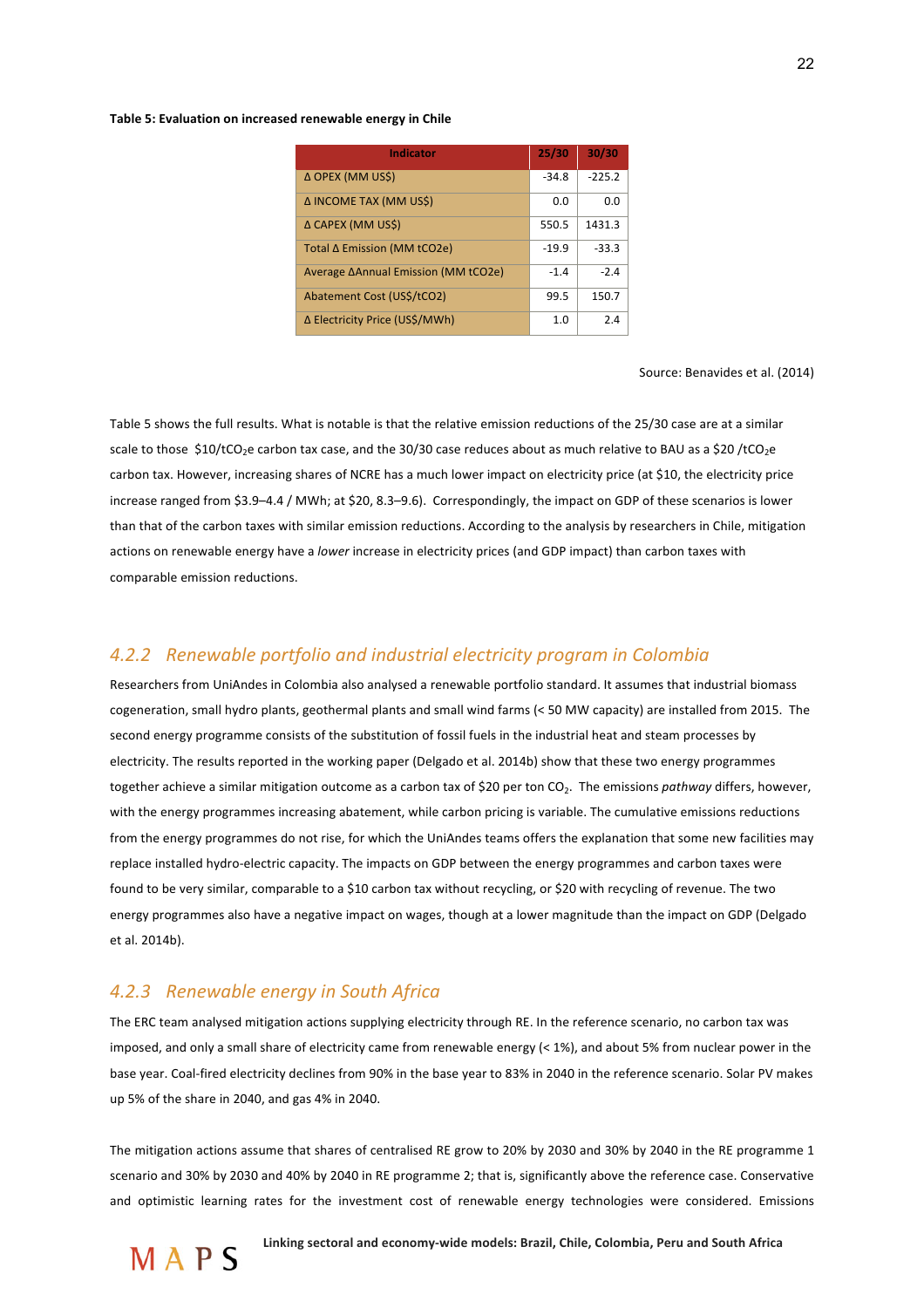reductions for the RE programme 1 and 2 were about 19% and 28% respectively, with conservative learning rates. Results indicate that the more aggressive renewable programme will have a more negative impact on GDP, relative to the reference scenario. GDP would be 1.46% less; relative to the BAU in 2040 for the RE programme 1 scenario and 1.85% less for the RE programme 2, with conservative learning rates for RE technologies. This could be due to increased electricity prices leading to higher costs of production for firms, thereby slowing down the economy. The services sector would have the largest drop in its contribution to overall GDP, compared to industry and agriculture. Losses in the industrial sector would mostly be from mining, petroleum products, chemicals, metals and construction. There would be significant increases in the electricity sector's contribution to GDP. Lower economic growth with the RE programme 2 would mean that fewer jobs (-3.87%) would be created compared to RE programme 1 scenario (-2.47%) by 2040, relative to BAU. This could be due to these RE programmes lowering employment in services and other industries such as mining and manufacturing, which are major employers in the South African economy. The RE programme 2 would also have a more negative effect on welfare, with per capita consumption of all households being 3.62% less relative to BAU in 2040, compared to being 2.57% less for RE programme 1, with conservative learning rates. The impact on household welfare would also be less negative with more optimistic learning rates for the respective scenarios.

### *4.2.4 Heavy+industry+in+Brazil*

A detailed analysis was undertaken for six industrial sectors in Brazil (paper, cement, steel, aluminium – and other nonferrous –, chemical and mining) and for oil-refining activities. Each sector shows the same behaviour in response to increasing levels of carbon price: (i) for small carbon prices, global energy efficiency gains are triggered and quickly reach an asymptote; (ii) for medium carbon prices there is a substitution between fossil fuel and renewable biomass. Within this framework, the model analysed how to recycle the revenues from the carbon policy, whether it is a carbon tax or a cap and trade scheme, and the macroeconomic impacts. Three different types of carbon revenue recycling were considered, as reported in Table 3 above.

A range of carbon taxes was considered, varying from R\$0–200 /tCO<sub>2</sub> (\$0–50), under the three different types of carbon revenue distribution. With reduced public debt, GDP is greater than with reduced payroll taxes, for all price levels; payroll tax recycling shows consistently higher GDP than transfers to households, when compared with the same level of carbon tax.

A sensitivity analysis was conducted to confirm that modelling the recycling scheme through reduced payroll taxes shows smaller impacts on the economy. The economic reasons for this are that reduced payroll tax stimulates the creation of new jobs, and thus increases the income and consumption of households, reducing the recessive impact of the carbon tax. It is also important to note that there is a special range of the carbon tax (approximately 0–10 / t CO<sub>2</sub> (R\$0–50)) which – with recycling via reduced payroll taxes – finds that a double dividend is possible, according to Wills (2013).

### *4.2.5 Agroforestry+in+Peru*

The implications for socio-economic analysis of mitigation were built into the approach taken by IIAP, with agroforestry being the mitigation action. Key conclusions from this analysis (in addition to those in section 3.3) include important socioeconomic implications. The IIAP study illustrated that there is an opportunity cost to preserving trees for a longer period; an approach seeking carbon credit would find only 15 years as a financially optimal period. Higher CER prices than currently observed would be needed. In the current context, small-scale projects would not be attractive, nor would regional governments see value in investing in agroforestry. However, the IIAP study emphasises the broader considerations. Carbon pricing is not the only mitigation plan but, in parallel, approaches that build the potential for export earning in the long-

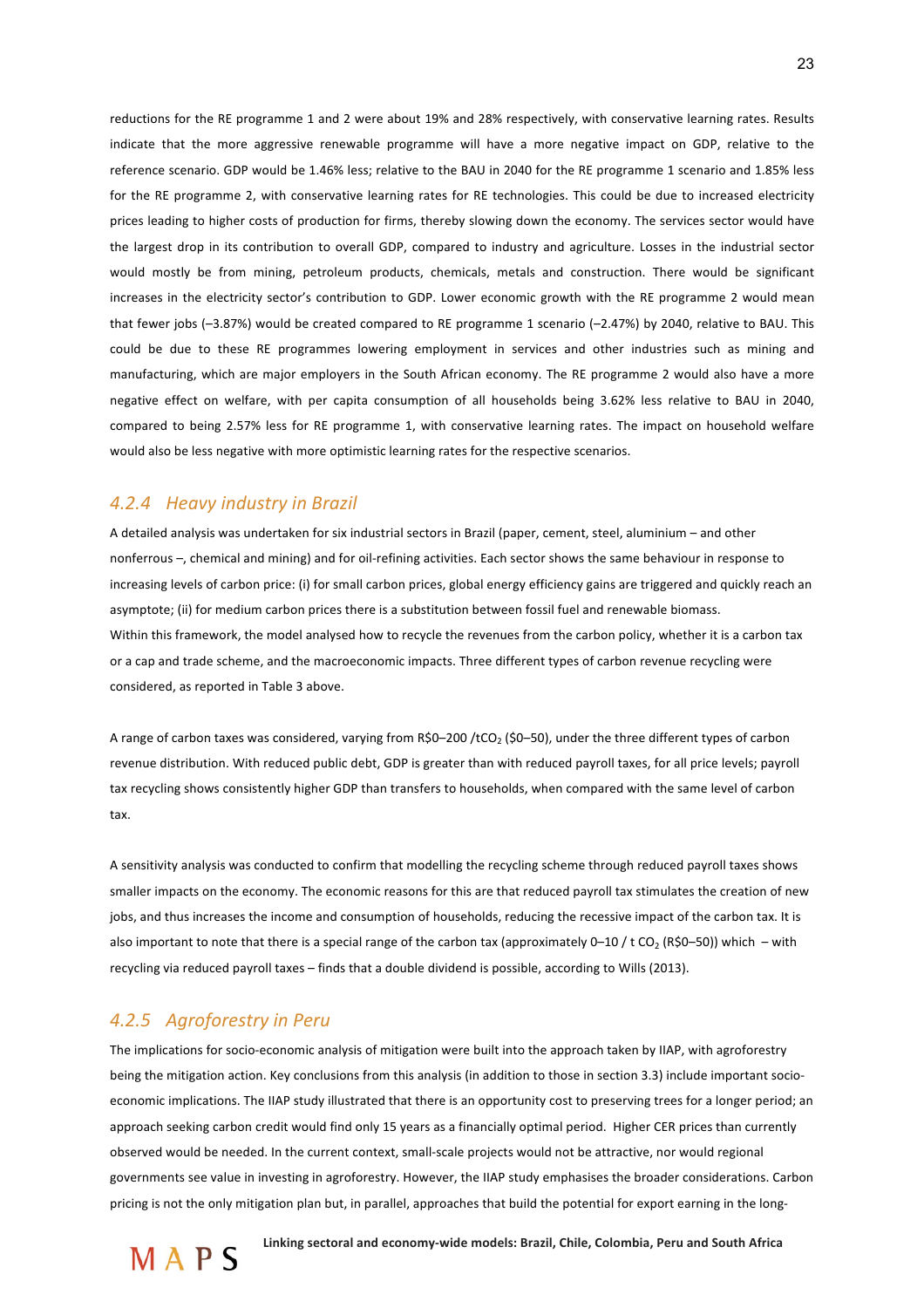term need to complement short-term income. The social pressures on farmers to cut trees need to be understood as part of the mitigation strategy. A public-private partnership, combining investment by regional governments in agroforestry with (hopefully higher in future) CER prices is worth further consideration (Vasquez Baos et al. 2014).

## **5 CONCLUSIONS AND FURTHER WORK**

Policy-makers in developing countries are concerned with charting the development paths of their economy and society. Providing information on the potential socio-economic benefits of a transition to a low-carbon society requires improved tools to deliver good information for decision-making. This research report has brought together the main findings from five research teams – COPPE in Brazil, UniAndes-DNP in Colombia, UCh-PUC in Chile, Instituto de Investigación de la Amazonía Peruana in Peru and the Energy Research Centre in South Africa.

The approaches to linking sectoral and economy-wide models provided several learnings on methodological issues. Four of the five research teams addressed the complex challenge of linking energy sector models (or at least electricity) to economy-wide ones. The linking of forestry models poses even greater challenges. IIAP did not find sectoral models that were comprehensive, and chose instead to compare results from an econometric model – calibrated for Peru and including agroforestry – to CER prices. No single approach is preferred: they have emerged in response to policy questions and particular circumstances for each team.

Various approaches were used to integrate sectors in economy-wide models; for instance hybrid accounts in IMACLIM, and automated exchange via GAMS between a TIMES and CGE model. A common challenge is the level of disaggregation, with economy-wide models, for example, commonly representing electricity as a single good, while energy sector models disaggregate by fuel (and technology). The methodological lesson, based on these studies, is that neither hard- nor softlinking is better, but rather that both have advantages and limitations.

The five research teams took different approaches to the treatment of time, from one-shot, to sequential and dynamic approaches. Methodologically, the most important matter is consistency, and clarity on which of two (or more) models produces time-series. Sequential and dynamic approaches seem appropriate to questions of development and climate, since decision-makers need to understand how both economies and emissions evolve over time.

The four research teams that applied carbon prices of \$10, \$20 and \$50 used different modelling frameworks, and different policy instruments might be pursued in their countries. All reductions are relative to a reference or business-as-usual case in 2020, except for Brazil (2030). Reductions in emissions were found to be highest in the UCh-PUC study of Chile, up to 21% at \$50 / tonne CO<sub>2</sub>-eq, though only applied to the electricity sector. The UniAndes-DNP study showed less than 6% relative reduction in GHG emissions at this tax level; ERC's implementation of a carbon tax in their modelling up to around 3% at most; and COPPE's analysis in IMACLIM-Brazil up to 12%. The report also noted fairly smooth increases in ERC and COPPE studies: contrasted with inflection points in the UniAndes-DNP and UCh-PUC results. These are not final or definitive findings on possible emission reductions in the countries, but do illustrate the mitigation outcome of carbon pricing. Where only the electricity sector has been linked, further work is needed in linking the rest of the energy sector and the other economic sectors in the model in order to allow for these sectors to respond to carbon taxes through fuel switching where possible. Such an extension would not cover the entire economy, but all of the energy economy and thereby most emissions.!

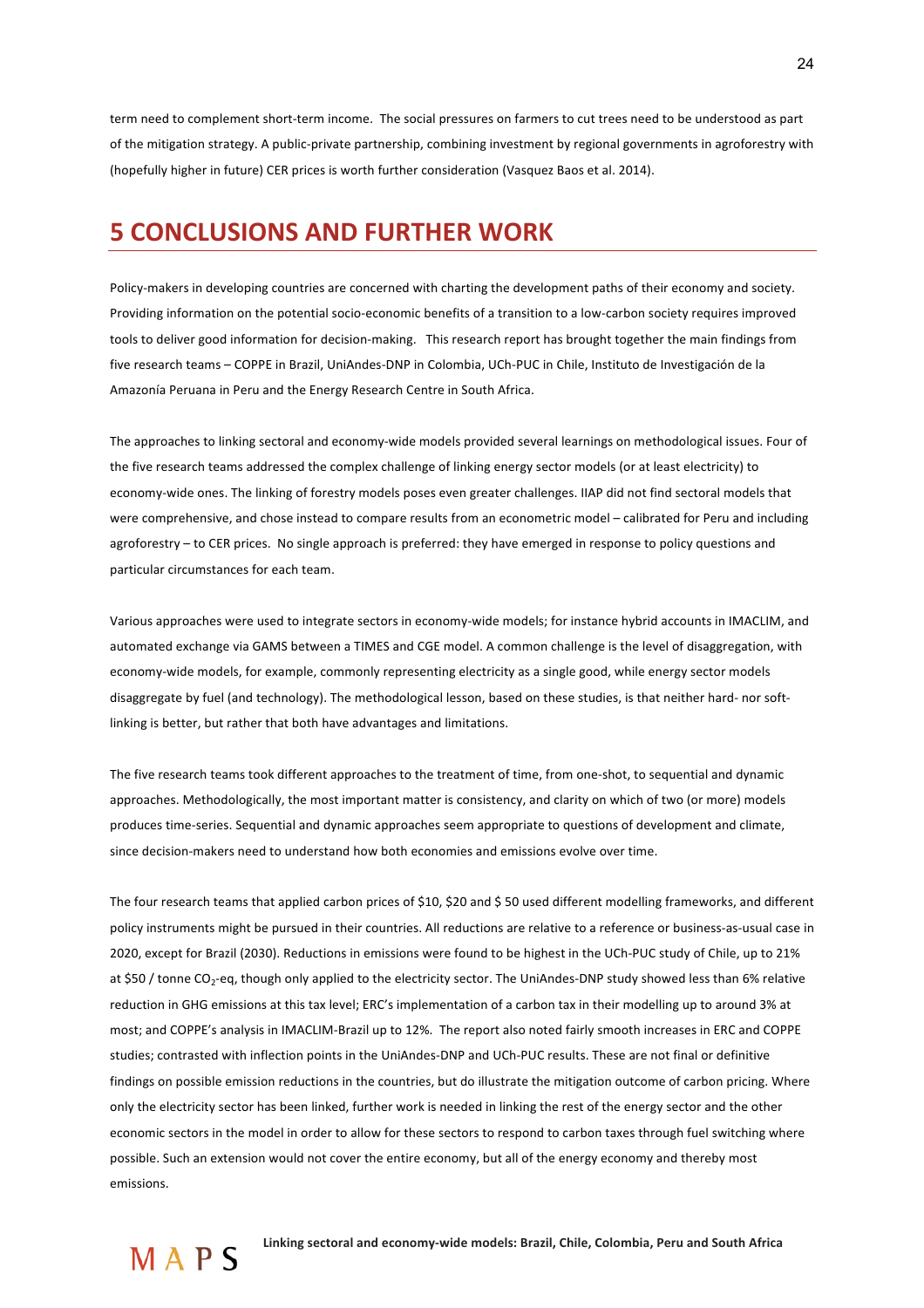Based on the work by the modelling teams, it appears that significant reduction can be achieved with a \$20 carbon tax, with GDP losses around 0.1% in South Africa as modelled by ERC, 0.5% for in the UniAndes-DNP analysis of Colombia and 2% in the Chilean power sector as modelled by UCh-PUC, but a 0.6% increase in Brazil's GDP according to COPPE analysis. The results in Table 4 show that a tax of \$20 per ton CO<sub>2</sub>-eq reduces economic output by less than 2%, comparing GDP in the tax case to BAU, for all the countries studied – and in one case had positive socio-economic implications (Wills 2013). It should be noted that the results might also be due to differences in assumed carbon pricing mechanisms, recycling of revenue, and models chosen. These results provide examples of the information that can be generated from linked models, to understand better the socio-economic implications of mitigation and related policy questions.

The two studies that examined impacts of carbon pricing on employment and wages found negative effects of a \$20 carbon tax, which could be softened only to some extent by recycling of revenue. In the UniAndes-DNP analysis of a \$20 tax in Colombia, wages decreased very slightly (0.09%), with emission reductions of about 0.5% relative to BAU). The ERC study showed 1% job losses at \$20, all for unskilled workers. This would be a significant obstacle to implementing the policy; however, it should be noted that full employment is assumed for skilled labour, so further work should replicate these results, and consider shifts of unemployed into employment. The disaggregation of households into declines in the eSAGE model allows analysis of impacts on poor and rich households The impact of carbon taxes was found to affect rich household slightly more than poor households. Household consumption, the chosen option for recycling of revenue, via a sales tax, does not have as significant a re-distributional impact on household incomes as expected. Further analysis of moving unemployed into employment is needed to confirm the robustness of these results, as well as other instruments for recycling.

The analysis by COPPE of a \$20 carbon tax in Brazil indicates relative emissions reduce by 10%, with a small increase of relative GDP by 0.6% in 2030. The price index increases by 3.2% in 2030. However, an 8.5% reduction in public debt can be achieved, with appropriate recycling (reducing payroll taxes). Thus emissions reductions are possible with a small increase in GDP, some price increases, a positive in reduction of public debt and reduced unemployment. Overall, the socioeconomic implications of these findings for Brazil (Wills 2013; Wills et al. 2014a) are the most positive across the studies reported in this joint paper.

In the Chilean electricity sector, reductions start at lower levels (3.5%), but rise sharply between \$20 and \$50, reaching just over 20% reduction in emissions relative to BAU. The Chilean case study thus suggests that the carbon tax may have a higher impact on electricity prices than a CO<sub>2</sub> tax *with emissions caps* reaching the same emissions reductions.

The Colombian team found that although recycling carbon taxes through transferring revenues to household reduced the impact on GDP, it was not enough to prevent the negative effect on GDP. In other words, there is no 'free lunch' in mitigating GHG emissions with a carbon tax. Finally, the carbon tax (with or without recycling), the carbon cap, fixing a renewable portfolio and imposing electricity for industry, all have a small impact on GDP levels – less than 1% with respect **BAU** 

The Peruvian study illustrates that non-price factor are sometimes more important, as with their finding for investment in agroforestry systems that also sequester carbon. The IIAP study of agroforestry in Peru considered the opportunity cost of preserving trees more than 15 years. Higher prices of CERs would be needed to extend this to 30 years. With current prices and governance, small-scale CDM projects would not be attractive, nor would regional governments see value in investing

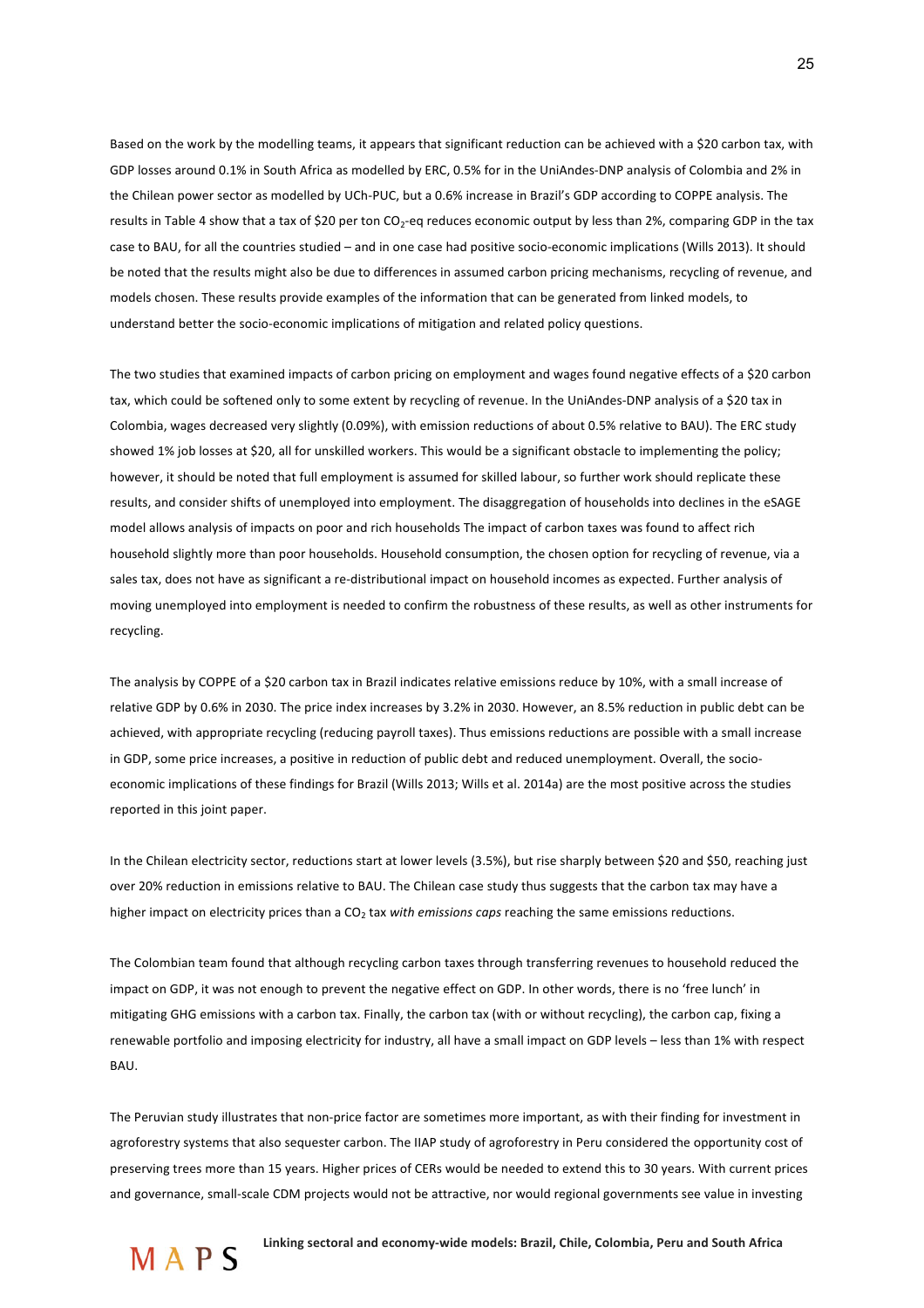in agroforestry. Rather than pricing carbon, IIAP recommends a public-private partnership; combining investment by regional governments in agroforestry with (hopefully higher in future) CER prices is worth further consideration.

Many mitigation actions were examined by three research teams (Benavides et al. 2014; Delgado et al. 2014b; Merven et al. 2014); here the results for those including renewable energy (RE) are compared.

The ERC's analysis of 20% (30% in the second scenario) of electricity generated from RE by 2030 and 30% (40%) by 2040 showed greater emission reductions than a carbon tax. The two RE scenarios reduced emissions 19% and 28% below BAU; whereas a \$20 carbon tax reduced 2% in relative terms. However, GDP losses were greater (to a lesser extent with more optimistic learning rates for investment costs of RE). The decrease of the industrial sector's contribution to GDP outweighs an increase in the electricity sector's contribution, due to lower economic growth, and hence also reducing employment (Merven et al. 2014).

The UCh-PUC found that a further increase of non-conventional RE to 25% by 2030 (25/30) reduces emissions to a similar degree as a \$10 / t CO<sub>2</sub>-eq tax (and 30/30 is comparable to \$20 tax). The mitigation action with NCRE has a *lower* increase in electricity prices (and GDP impact) than carbon taxes with comparable emission reductions. It seems the carbon tax in Chilean electricity sector is not ideal for electricity prices, and investment in more renewables – or indeed emissions limits – might be more optimal (Benavides et al. 2014).

The UniAndes-DNP team similarly found that, in Colombia, a renewable portfolio and industrial electricity programmes would achieve a similar mitigation outcome as a \$20 carbon tax. GDP losses between these energy programmes were roughly similar to the carbon tax – without recycling at \$10, with recycling at \$20. The findings on socio-economic implications of mitigation using linked sectoral/economy-wide models are significant both in methodological development and substantive results. Given the methodological advances made, further work is needed to improve the analysis, test results for robustness and provide credible information to decision-makers (Delgado et al. 2014b).

The research teams have identified a number of areas for further work. Integration of AFOLU sectors is less mature than for energy (or at least electricity) sectors. The COPPE team is planning further disaggregation in the land use sector in future, linking with the Brazilian Land Use Model (BLUM) model run by ICONE. This requires disaggregation of land-use in the CGE model: and further work on a hard-link, combining IMACLIM, BLUM, MESSAGE and LEAP, as proposed by Wills (2013); the COPPE team continues to work collaboratively with ICONE, CIRED and ERC on this integration. Wills, Lefevre and Grotera (2014b) developed a new version of IMACLIM for Brazil dividing households in six income classes, which allow the model to provide results on inequalities (Gini coefficient for each mitigation scenario), and more precise results on the distributional effects of transfers from the government to poor families. This can be complemented by building on the IIAP approach of combining biometric and econometric analysis. Further work is needed to extend the analysis from regional to national level, and integrate other mechanisms (such as private-public options).

The four research teams focusing on energy started with the electricity sector. Moving from electricity to full energy models linked to economy-wide ones is part of the research agenda. The UniAndes team intends to disaggregate the energy sector in MEG4C (CGE, working with DNP) and the industrial sector in Colombian Markal model. The ERC team aims to integrate other energy sub-sectors to allow fuel-switching and better appreciation of energy efficiency. This will also allow for the attainment of more robust results on the impact on emissions for the economy as a whole. Further analysis of distributed generation of renewable energy is another aspect of further work. ERC also plans to work on more rigorous analysis of

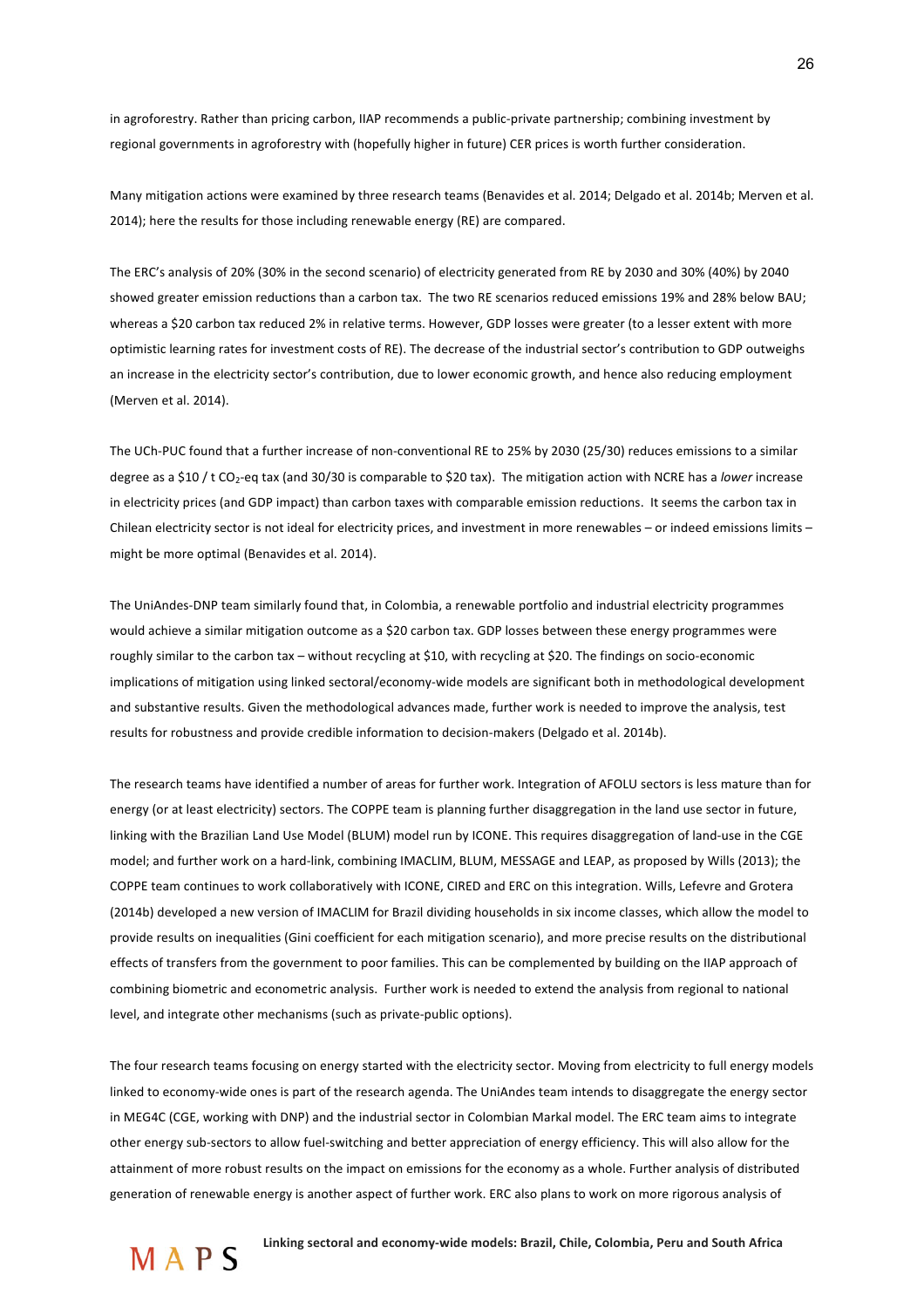uncertainty. The UniAndes team plan to take into account transaction costs in the carbon tax and carbon cap scenarios, in future work.

Carbon pricing (whether through tax or trade) can generate revenues. Including the expenditure of revenue is represented as recycling of revenue in modelling. This is an area that has particular priority, as the socio-economic results depend not only on whether recycling is included, but also what mechanisms are modelled. Mechanisms that improve the distributional impacts of carbon pricing – such as direct transfers to households – are an important area of further work.

Linking sectoral and economy-wide modelling to better understand the socio-economic implications of mitigation pushes the frontiers of knowledge. It has the potential to provide crucial information for decision-making on development and climate. The findings in this report are an important step forward, but – in the view of the authors – by no means the final word. Building modelling frameworks that can more fully implement a developmental approach is a long-term and ambitious research agenda. The next step may be to develop frameworks that can model different development pathways, aimed at multiple objectives, and account for the differences in emissions.

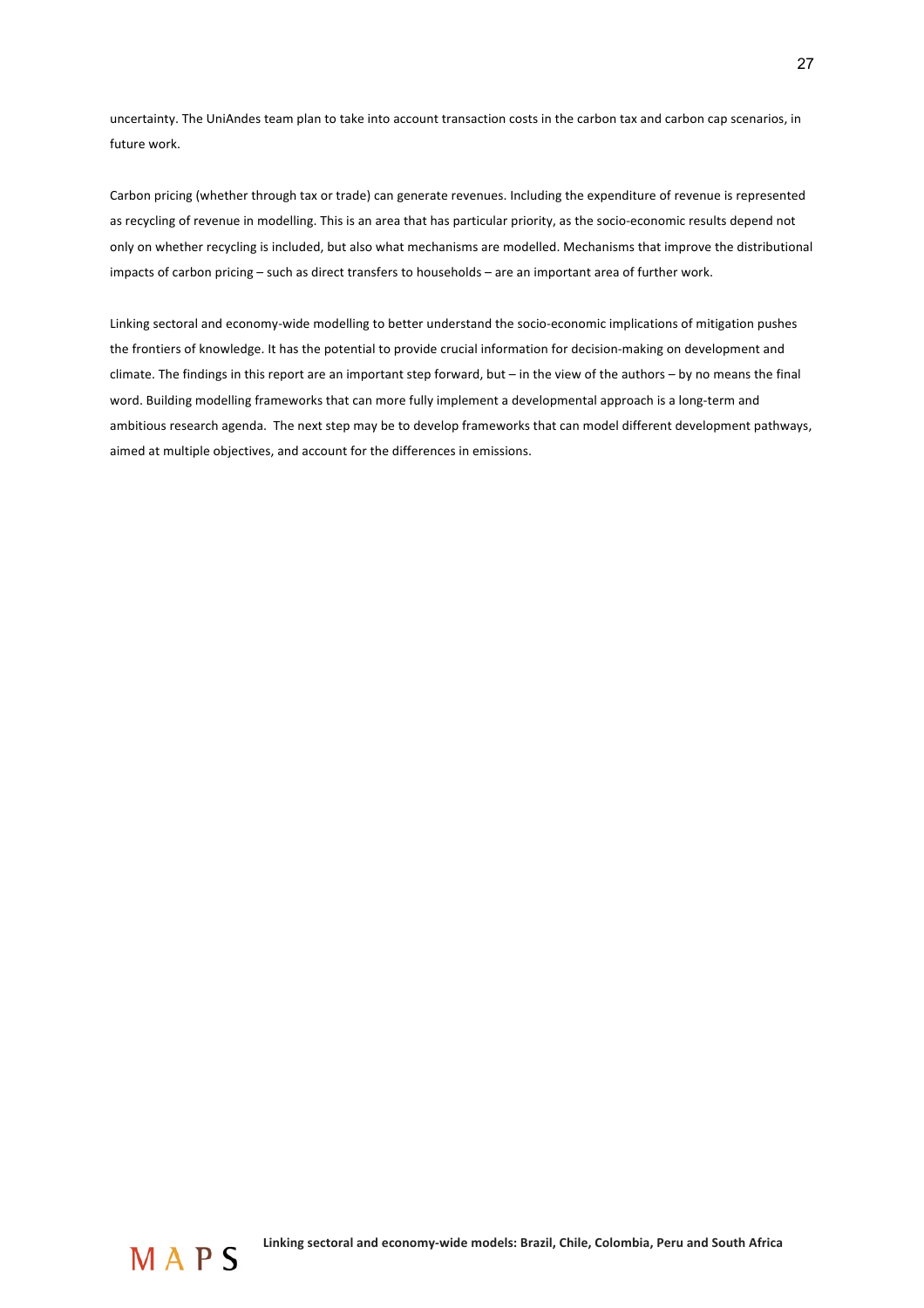## **6!REFERENCES!**

- Benavides, C, Gonzales, L, Díaz, M, Palma, R, García, G, Ravizza, C & Fuentes, R 2014. Economy-wide implications of a carbon tax: Assessment of mitigation action in the Chilean electricity generation sector. Working paper for CDKN project on *Linking sectoral and economy-wide models*. Santiago de Chile, Energy Centre, University of Chile. http://www.mapschile.cl/sistema-de-gestion-del-conocimiento.
- Coetzee, K & Winkler, H 2014. The international policy context for mitigation actions. *Climate and Development* 6 (*Special Issue* on mitigation actions in five developing countries – Supplement 1): 4-11.
- Delgado, R, Cadena Monroy, Á I, Espinosa, M, Peña, C & Salazar, M 2014a. A case study on Colombian mitigation actions. *Climate and Development* 6 (*Special Issue* on mitigation actions in five developing countries – Supplement 1): 12-24.
- Delgado, R, Matajira, C, Álvarez, C, Cadena Monroy, Á I & Calderón, S 2014b. Modeling the implications of socio-economic of mitigation actions in Colombia. Part 2 – Results and findings. Working paper for CDKN project on *Linking* sectoral and economy-wide models. Bogotá, Colombia, Energy Strategic Research Centre, Universidad de los Andes. Http://www.erc.uct.ac.za.
- EPE (Empresa de Pesquisa Energética) 2013. National energy balance (Balanço Energético Nacional). Rio de Janeiro, EPE. https://ben.epe.gov.br/default2013.aspx.
- Garibaldi, J A, Winkler, H, La Rovere, E L, Cadena, A, Palma, R, Sanhueza, J E, Tyler, E & Torres Gunfaus, M 2014. Comparative analysis of five case studies: commonalities and differences in approaches to mitigation actions in five developing countries. *Climate and Development* 6 (*Special Issue* on mitigation actions in five developing  $countries - Supplement 1$ : 59-70.
- IBGE (Instituto Brasileiro de Geografia e Estatística Brazilian Institute of Geography and Statistics) 2010. National accounts (Contas Nacionais). Rio de Janeiro, IBGE.

http://www.ibge.gov.br/home/estatistica/indicadores/pib/defaultcnt.shtm.

- IPCC (Intergovernmental Panel on Climate Change) 1996. Climate change 1995 : economic and social dimensions of climate change. Second Assessment Report of the Intergovernmental Panel on Climate Change. Working Group III. Cambridge [England] ; New York, Cambridge University Press.
- La Rovere, E L, Pereira, A O, Dubeux, C B S & Wills, W 2014. Climate change mitigation actions in Brazil. Climate and *Development* 6 (*Special Issue* on mitigation actions in five developing countries – Supplement 1): 25-33.
- Medina, J P & Soto, C 2007. The Chilean business cycle through the lens of stochastic general equilibrium model. Working Paper no 457. Santiago, Central Bank of Chile. http://www.bcentral.cl/conferencias-seminarios/otrasconferencias/pdf/variables/Medina\_Soto.pdf.
- Merven, B, Moyo, A, Stone, A, Dane, A & Winkler, H 2014. Socio-economic implications of mitigation actions in the power sector including carbon taxes in South Africa. Working paper for CDKN project on Linking sectoral and economywide models. Cape Town, Energy Research Centre, University of Cape Town. Http://www.erc.uct.ac.za.
- National Treasury 2013. Carbon tax policy paper: Reducing greenhouse gas emissions and facilitating the transition to a green economy. Policy paper for public comment, May 2013. Pretoria, Republic of South Africa. http://www.info.gov.za/view/DownloadFileAction?id=189311
- Sanhueza, J E & Ladron de Guevara, F A 2014. A case study of Chilean mitigation actions. *Climate and Development* 6 (*Special Issue* on mitigation actions in five developing countries – Supplement 1): 34-42.
- Tyler, E, Boyd, A, Coetzee, K & Winkler, H 2014. A case study of South African mitigation actions. *Climate and Development* 6 (Special Issue on mitigation actions in five developing countries – Supplement 1): 49-58.